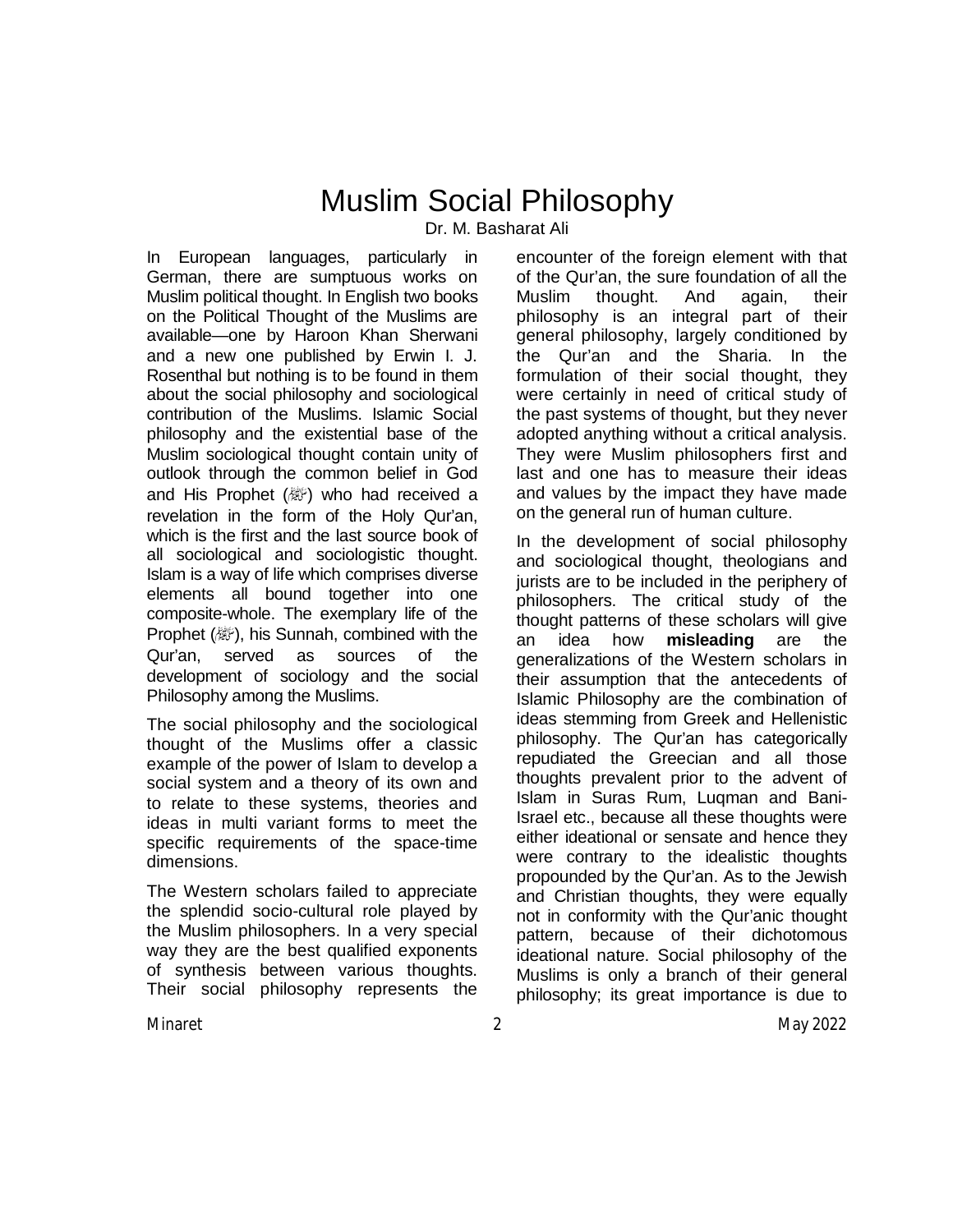the religio-social, unitary character of Islam. Such unitary character in all dimensions of the Muslims socio-cultural order, systems of knowledge, thought, patterns, metaphysics and eschatology is due to the Qur'anic teachings which recurringly say that there is no two or three gods (16:51, 4:171) but there is One and only One God (2:163, 1/2).

The social philosophical thought may be divided into two categories, united into one whole by their axiological existential base the principle of Tawheed.

1. Theological juristic by way of the political, historical and the scientific realistic historical and the 2. Scientific realistic.

Whatever may be their nature, the unique feature, as I have pointed out above, is that the Muslims were always guided in their thinking and investigations by the Qur'an and the Sunnah. There was no wide ranged disparity between philosophy and the other sections of thought. As Muslims, they accepted the masses as their equals in faith and they shared with them all aspects of socio-cultural and religious life. The authoritative character of the Qur'an and the Sunnah as the ideal base of the ideal society is an axiom with all the social philosophers and sociologists of Islam. The social philosophy, owing to the unitary character of Islam, knows no distinction between a spiritual and a temporal realm nor between religious and secular activities in the society. Both realms form a unit under the all-embracing authority of Qur'an and the Sharia. The main objective of the society is the implementation of the Qur'an — the Eternal Law—by safeguarding the welfare of the members of the society in this world and the world to come.

The social philosophy in Islam initially starts with the quest for happiness. The Arabic all dimensional term is SA'A'DA (سعاده (Ibn Miskawaih, in his book Tahdhib-al-Akhlaq, defines 'happiness' as practical and theoretical perfection of a person. Both are interdependent. The latter is attained through knowledge of the existing things, the former through ethical perfection. Political Government is necessary while achieving all dimensional perfection. Moral education, he stresses, should lead to obedience to God as our final welfare. I am persuaded to what *Fakhr-al-Razzi* (d. 1209) has rightly formulated the philosophical thought, when he states that only prophetic revealed law enables man to live in society. Without political and social organization, he rightly opines, man cannot achieve his destiny.

Rosenthal, without analyzing the depth and level meanings involved in the above thought patterns and above all, without understanding the idealistic cultural mentality and the integrated whole-view of life of the Muslims has merely on the scene of superficial similarity compared the above view with those of Thomas Aquinas, Maimoni des Jews and Christians: whereas the views expressed by them all are not only ideational but also contradictory. The central problems of Muslim social philosophy are faith and reason, law and order. The Western scholars, without penetrating into the pages of the Qur'an and the critical study of the Muslim thinkers like Farabi, felt a contrast between revelation and reason. Such a question was out of place for the Muslims, because the Qur'an has reiteratedly emphasized that blind faith is not acceptable.

Reason has not properly been understood

Minaret 3 May 2022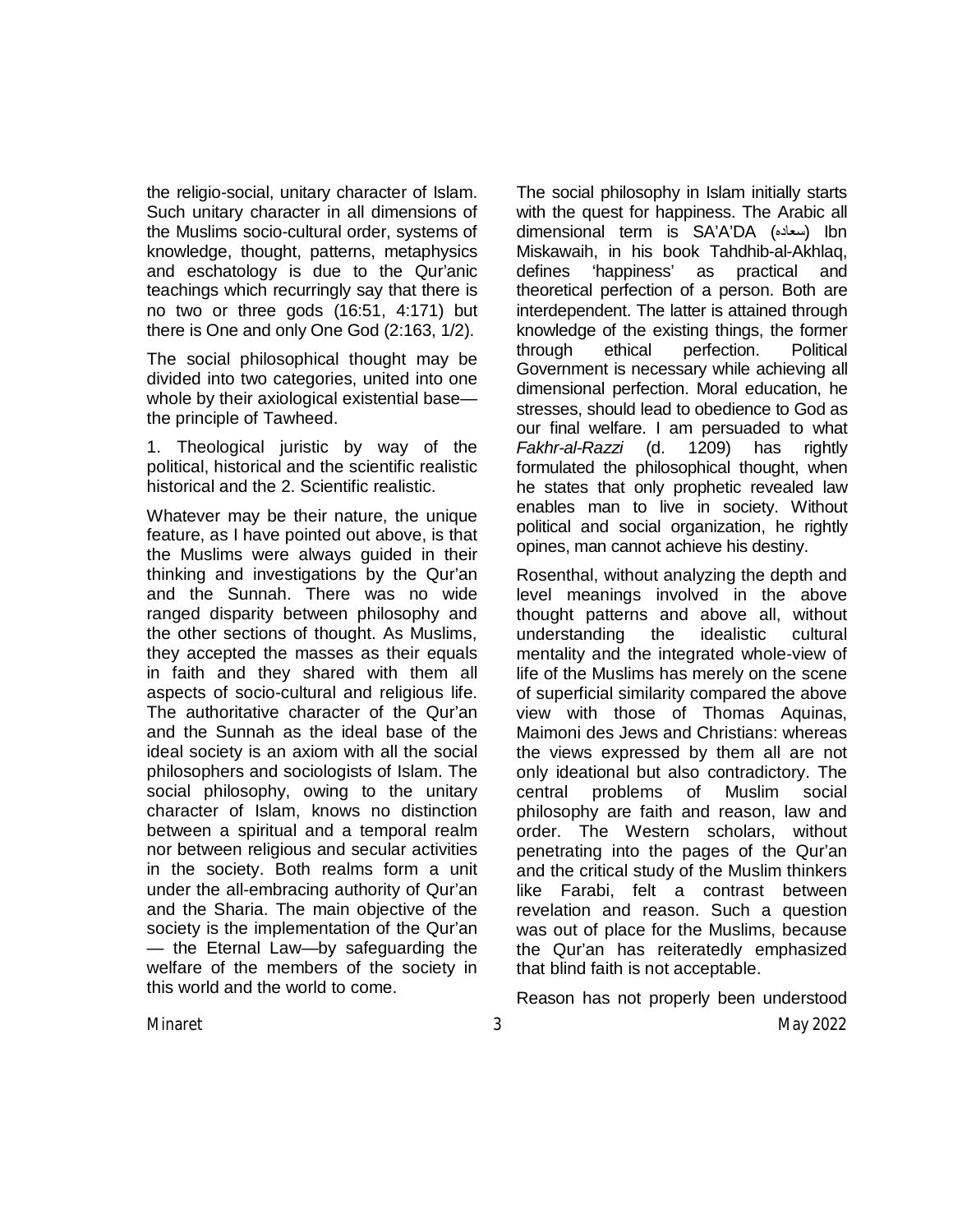by the scholars of the West. One of the ingredients of reason is the supra/super and hyper-rationality. One of them is intuition, a fact recognized by the modern humanistic sciences. From this enunciation it is clear that human reason is of course limited and hence man is bound by nature to follow the Divine Guidance (l6:1-21, 51-60).

The Muslim social philosophy as an integral part of the general philosophy was conditioned by revelation which prescribed its scope and content and imposed limits on it. If the religious philosophers insisted on revelation, it does not mean that contrary to the teachings of the Qur'an they precluded reason. Revelation, no doubt, is an absolute truth, but this again does not mean that one is not free to test it by reason. All the religious philosophers are unanimous that reason can also arrive at the same truth, as exposed by revelation. Imam Ghazzali is of this view and only two centuries ago Shah Waliullah expressed the same views in his Tafhimat. He categorically asserted that in the modern age reason, intuition and the Qur'an and Sunnah go hand in hand. Rosenthal all through his analysis of the problem of faith and reason, has unwarrantedly compared the Muslim thought with the Jewish, Christian and Hellenistic thought which is diametrically opposed to the idealistic thought-pattern of the Muslims. Not only that he has misrepresented the Muslim thoughts deliberately. There is no contrast between faith and reason in Islam whereas this is the characteristic feature of the Christian theology and philosophy. And again, in the Islamic social thought, the assumed dualism of theology and philosophy is not to be found. Philosophy in

Islam is the best means for explaining by demonstrative argument what it is within man's rational faculty to grasp.

The axiological part of the Muslim social philosophy is most important. All meanings and values are derived from the Names and Attributes of God, which are conglomerated into one all-embracing category, the principle of Tawheed. This forms the base of the assessment and evaluation of the dimension of the society and this forms the existential basis of the society, personality and culture in Islam.

To achieve a larger and larger unity, an expanding force is needed which whould be capable of binding people and nations together. The principle of Tawheed, the Qur'an and the Prophet-hood are the constituent elements of such a cohesion.

The Muslim legal philosophy and the sociology of law are the most important part of their social philosophy. The reference of the Qur'an and the Sunnah as the sources of the law in synchronicity forms the axiological base of the Muslim social philosophy. The entire society, the Jamaat and its various sectors, are equally important for the sociology and the social philosophy of Islam, because they are the residual force to them. From the point of view of the sociology of law they have evolved from the Sharia i.e. the way of life or culture, leading to Allah:

"And your God is one God; there is no God but He! He is the Beneficent, the Merciful" (2:163).

Fiqh is not only the source of our legal theory and practice, but it is equally important medium for the study of the

Minaret 4 May 2022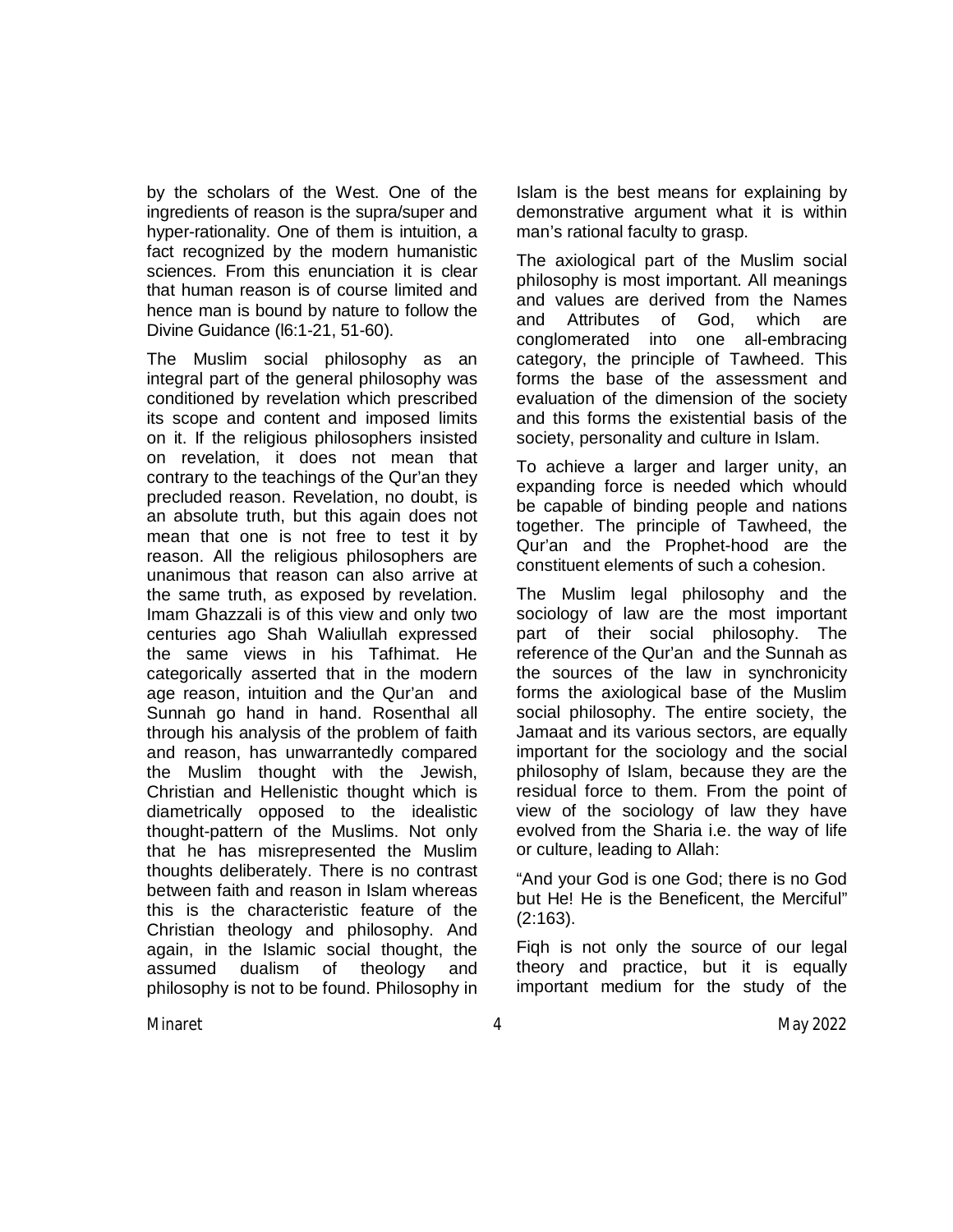society's dimensions, with its causally related problems of legal and political institutions, leadership, control and sociocultural relationships between individuals and individuals, groups and groups and institutions and institutions. These interpretations, comments Rosenthal, were collected and codified in the Fiqh—books of four legalistic schools, recognized as orthodox and named after their founders Hanfi, Maliki, Shafii, and Hanbali. From books in Fiqh can be learnt the constitutional law of Islam, as well as from special treatises emanating from the four schools and devoted to the theory and practice of the Caliphate.

The term Sharia, constantly used in Islamic Literature is, in its modern phraseology, equivalent to the systems of social order and culture. The only difference between Sharia and the modern concept of social system and culture is that Sharia, in its depth and levels, comprises systems of meanings and values also.

Not only law but the entire system of society and culture, like Sunnah, arose out of the Qur'an. Hadith also represents the authoritative interpretation of Sunnah based in the Qur'an. The most conspicuous feature of the Muslim social philosophy is that it declared Sharia to be the Ultimate norm and the only common socio-cultural standard to be applied to a life lived under widely different circumstances of spacetime causality and material cultural dimensions. It was the task of the Muslim jurists, philosophers and sociologists to integrate the political, social, economic and cultural life of their age into the normative standard of the Sharia. In playing this socio-cultural role the Muslims sociologists

and social philosophers were guided by the Qur'anic sociological law propounded in the Sura Al-Asr and the verse 3:6. By the first they are guided to understand the spacetime causal relativity with the human life and the resultant spirit of the age. These forces, in majority of cases, disintegrate the human socio-cultural life through changes in the value-orientation pattern or meaning system. The dislocation from the existential axiological base is the potential source of danger for the personality, society and culture, and hence the scholars had been persuaded to play their role, by incessantly interpreting the systems of meanings and values in the light of the changing circumstances of life. They are not to be made sub-serviant to the spirit of the age, but rather the spirit and the space-time forces are to be made conformable to the existential, axiological base of the society. The Qur'an explains:

"He it is Who has revealed the Book to thee; some of its verses are decisive—they are the basis of the Book—and others are allegorical. Then those in whose hearts is perversity follow the part of it which is allegorical, seeking to mislead, and seeking to give it (their own) interpretation. And none knows its interpretation save Allah and those firmly rooted in knowledge. They say: We believe in it, it is all from our Lord. And none mind except men of understanding" (3:7).

They had not only to watch over, writes Rosenthal, the unimpaired authority to the Sharia, they had also to bring constitutional (and socio-cultural) theory into line with political (socio-cultural) Reality. Reconciliation is to be achieved incessantly between space-time and the existential

Minaret 5 May 2022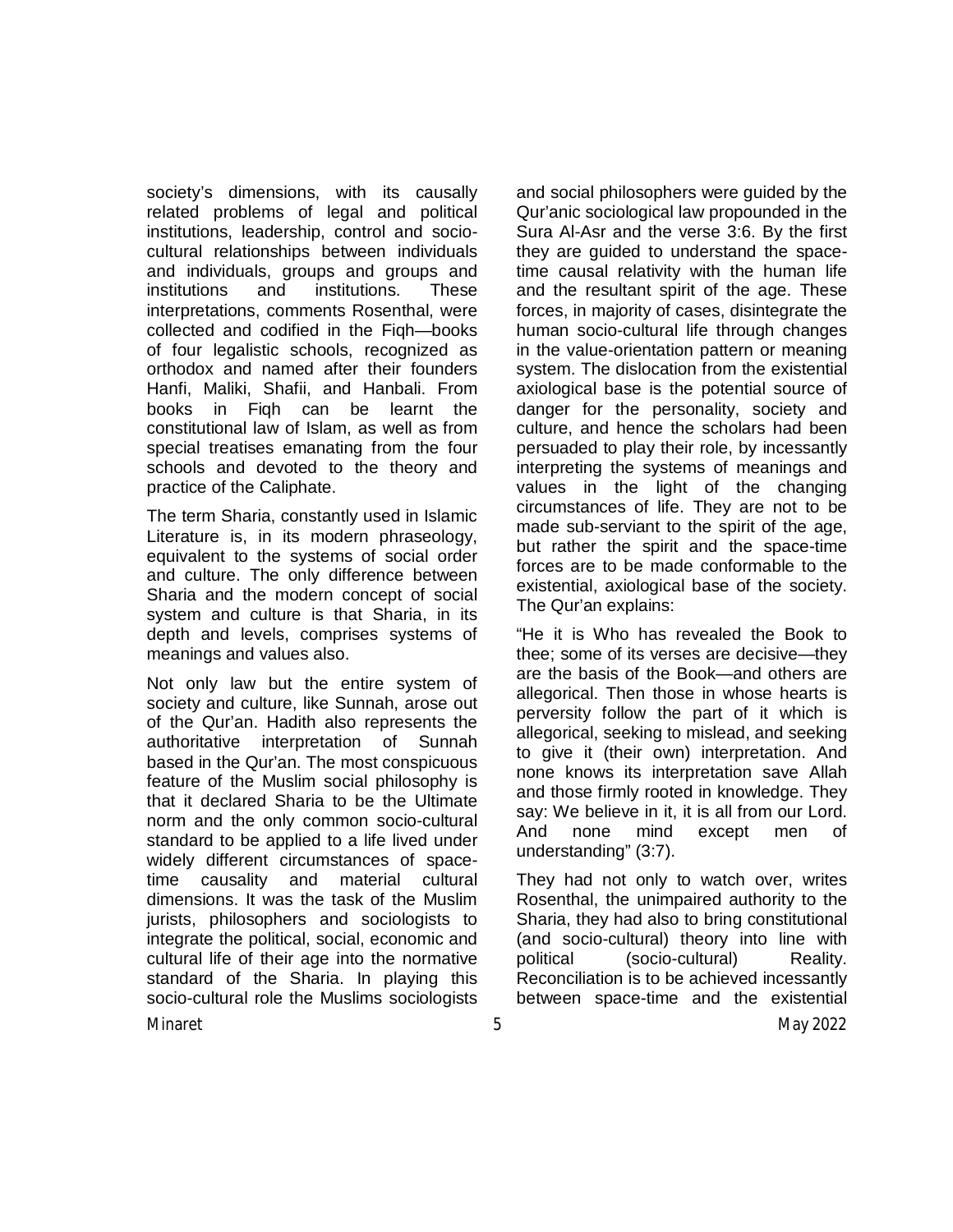meaning systems. This is the basic tenet of the Muslim social philosophy.

The problems of sovereignty treated by the Jurists are equally important for the sociological theories of control and leadership. It is very difficult to differentiate between state and society or an Imam and a social leader because, such a bifurcation is not permissible in Islam. In practice the head of the state, equally the principal leader of the society often delegated his temporal authority to an Amir or sectional leader of the society who exercised it effectively, but recognized the spiritual authority of the principal leader. This is a Juridico-social fiction; but it alone guaranteed the unity of Islam under the over-all authority of the Sharia....the basis of the Islamic society, personality and culture.

Minaret 6 May 2022 An independent political or social philosophy is not to be expected in Islam. The existence of the state as the innate part of the all-embracing society is taken for granted. They are concerned with the application of Sharia to the body politic and the society. The greatest mistake committed by the Western scholars is their attempt at dichotomizing politics and sociology as two different entities, whereas under the influence of their idealistically integrated cultural mentality, it cannot tolerate duality. However, the two domains have always been treated by the Muslims as a totality. Consequently their analysis of political thought is always given in proper Sociologism. This shows that the Muslims are the precursors of the modern sociology of politics, an important sociological discipline in the modern periphery of the general sociology. Rosenthal thus

summarizes the situation :

The interpretation of the Sharia undertaken by Sunni jurists of the four recognized schools is however, a compromise between the ideal norm and political reality. Its aim was clearly two fold: to vindicate and uphold the divine purpose of the Muslim state and to give support to the Abbasid Caliphs in their struggle against both Sunni and sectarian (Shi'i in the first place) challenges to and encroachments on their authority. A theory of Government was evolved under pressure of rival claims to power. The treatises of the Abbasid period must thus be read in the light of this constitutional struggle; they reflect the existing political situation in the Islamic empire notwithstanding their theoretical superstructure in defense of the valid teaching of Qur'an, Sunna and Hadith. This is true of the Hanafi Abu Yusuf Yaqub's (731-98) introduction to his Kitab-ai-Kharaj which he wrote at the behest of the Caliph Harun—al-Rashid, and also of two later authors contemporary with each other; the Shafai's Al-Mawardi (991-1031) and Abu Mansur Abd-al-Qahir Tahir-al-Baghdadi (d. 1037); also of their fellow Shafai's-al-Ghazzali (d. 1111) and Badr-al-Din Ibn Jamma (1241-1333) and of the Hanbali Ibn-Taymiya (d. 1328).

The ideal Muslim state was strongly upheld by the only Muslim thinker who developed an independent political theory lbn Khaldun (1332-1406) when he contrasted it with the Mulk as a man-made, exclusively thisworldly, temporal state, leading on his predecessors, he nevertheless formulated the difference in origin, development and purpose of the respective state within a philosophy of history built around the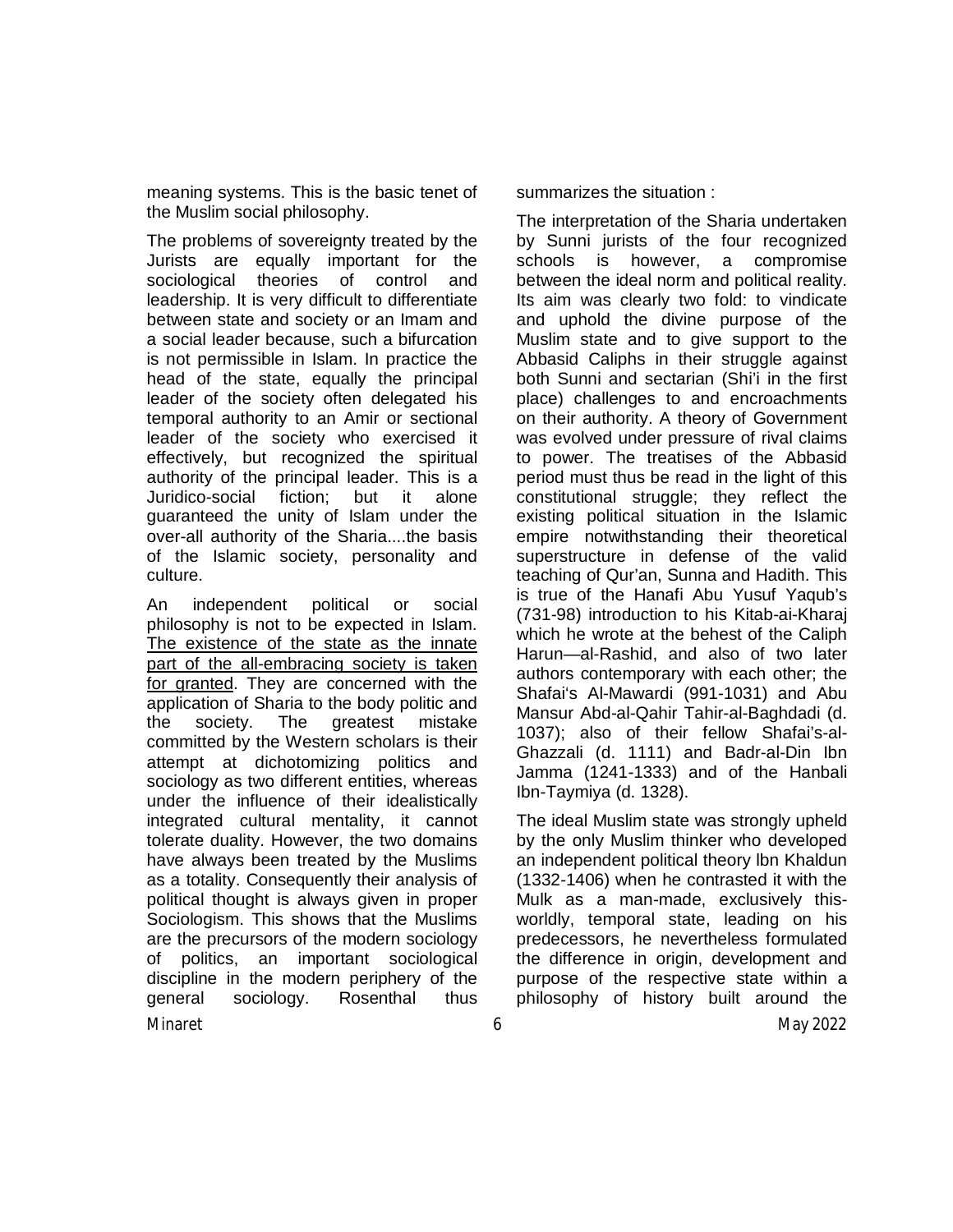power-state and power-politics. He did this in a manner both concise and as far as the power-state is concerned novel, reaching beyond his own age and Muslim civilization. He approached past and contemporary history as an empiricist and

#### (Continued from page #. 9)

elaborated and more perfected circulatory and respiratory system than all the unicellular organism, are more sensitive to the effects of radiation than the unicellular organism. The relation of the circulatory and respiratory system to heart through blood is obvious. It may further be noted that the action of radiations in the absence of oxygen is retarded. And again the relation of oxygen to heart through blood is well known. Just as is the relation of blood with heart.

The heat flash and radiations of atomic bomb explosion too leap up onto the nuclei that is hearts. Heat–flash of the atomic bomb explosion burns the skin of the exposed persons dark or brown, but it has no time to penetrate further into the body of its victims, yet it kills those who happened to be within a certain distance from the zero point by applying shock to the heart of the victim. The atomic radiations whether emitted by the explosion itself or whether emitted by the fission products, also leap up onto the nuclei of the atoms both in the inanimate matter and in the living body, and do also attack the nuclei of the cell and break the cell chromosomes.

Minaret 7 May 2022 Atomic fire a nuclear crusher. The Qur'an has said "Hotama is a crushing fire which leaps up onto the hearts (Qur'an, Al-Homaza: 104). The atomic fire crushes the

was interested in the law governing history and politics, unlike the Muslim jurists, especially Al-Mawardi, on whose exposition of the Khilafa he drew extensively. (Continued in next issue)

nuclei of the atoms; hence it is a nuclear crusher that is the crusher of hearts. Atomic fire is a thermonuclear crusher. The Qur'an says: "Hotama is a fire which leaps up onto the hearts". The atomists use the term thermonuclear for Hydrogen bomb, for, in the hydrogen bomb, heat is generated by an inner fission device and then the heat is directed onto the outer wrapping of the fusile material, say hydrogen, where the heat impinges on the nuclei of the fusile material, and causes them to fuse together in groups of, say, four. Here we see the atomic fire leaping up unto the nuclei of the atoms of the fusile material in a clear manner. This term thermonuclear proves the anticipative and scientific miracle of the Qur'an, and the term thermonuclear it is that brings credit to the atomists for the marvel of a term which is indicative of a proper understanding of the phenomenon and the appropriateness in choosing the term to express the phenomenon. The term thermonuclear and the Qur'ans word, namely, "A fire which leaps up onto the hearts", have been found to be the inter-translation of each other, while the thermonuclear process is the one that shows in the clearest of colours the phenomenon of a fire.

\_\_\_\_\_\_\_\_\_\_\_\_\_\_\_\_\_\_\_\_\_\_\_\_\_\_\_\_\_\_\_\_\_\_\_\_\_\_\_\_\_\_\_\_\_\_\_\_\_\_\_\_\_\_\_\_\_\_\_\_\_\_\_\_\_\_\_\_\_\_\_\_\_\_\_\_\_\_\_\_\_\_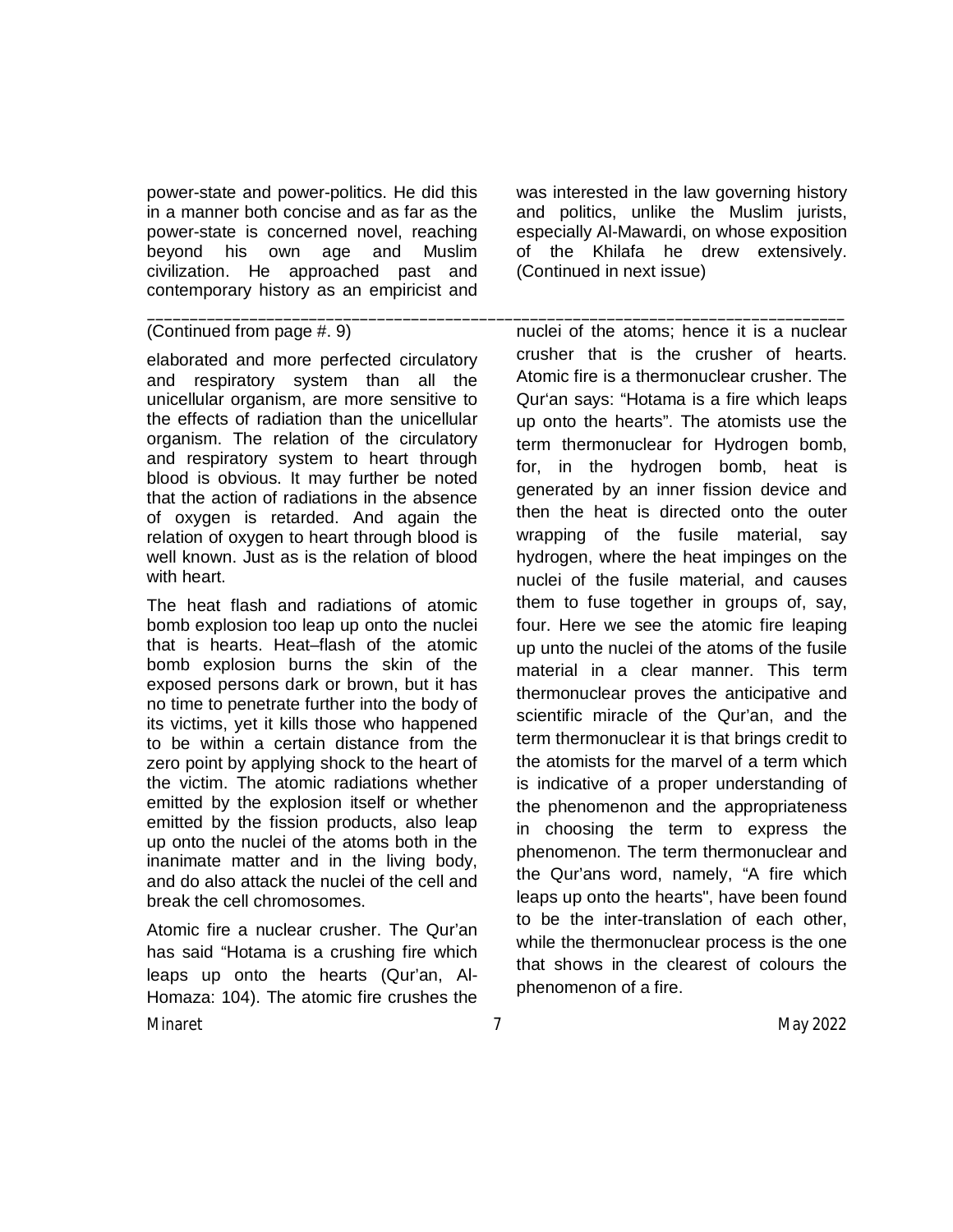# Qur'an and Nuclear Phenomenon

Allama Muhammad Yousuf Gabriel

It will be learned with no mild surprise that the Qur'an has only and exactly translated the term "Thermonuclear" as is applied by the scientist himself when it (the Qur'an) says, that the "nuclear energy is a fire which leaps up over the hearts."

How is it? The word "nuclear" is the adjective of "nucleus", which means "heart", thus the word "nuclear" means "something connected with heart". The complete term that is "Thermonuclear" would then mean, "A fire which is related to the heart". The scientist has coined this term with amazing aptness and has indeed said exactly what the Qur'an has said in this respect. The scientist says, "a fire related to the heart". The Qur'an says "a fire which appears over the hearts". (Al-Humazah-6-7) Such an act of anticipation on the part of the Qur'an would seem nothing short of a marvel. We can prove the view of the Qur'an by merely uttering the term nuclear indeed.

The Qur'an says: "Woe to every backbiter defamer, who amasseth wealth (of this world) and arrangeth it (against the future). He thinketh that his wealth will render him immortal. Nay, for verily he will be cast into Al-Hutamah. And what could teach thee what Al-Hutamah is? It is fire of Allah, enkindled, which leapeth up onto the hearts. It is (a fire) closed in on them in out stretched columns". (Qur'an, Al-Hutamah 7)

The Qur'an says "Hutamah is a fire which leaps up into the hearts". The atomists have used the word nucleus, while the

Qur'an has used the word "Heart". Nucleus and heart are synonymous. Arab lexicographers have translated the nucleus as "heart", and there exists characteristic and functional resemblance between the two. The death of either the nucleus or the heart means the death of the body. Delicacy and sensitivity is the feature associated with both. It is the atomists themselves that call the nucleus as heart. Edward Teller, in 1939 spoke of obtaining energy from the heart of atom in a lecture on atomic energy delivered by him, (Vide the Hydrogen Bomb by James. R. Sheply and Clay Blair Jr. pages 48-49) while passages like the following meet one's eye when reading the standard text books of atomic physics: "Each fast particle comes from the breakup of very heart of a single atom – The Nucleus of the radioactive material". (Vide Physics, Physical Science study committee –second edition – D.C. Heath and Company Lexinton, Massachusetts, July 1965 page 130).

And, "How many heartbeats are in the lifetime of a radioactive nucleus which lasts only billionth of a second" (Vide IBID page 21 Short problems) Even the part of the atomic reactor wherein the process of the atomic energy generation takes place is called the heart of reactor (Vide Our Nuclear Future by Edward Teller and Dr. Albert L. Latter 1958, from a photograph of the reactor).

Minaret 8 May 2022 Atomic fire leaps up onto the hearts. After the identity between the nucleus and the heart is established, let us show how the atomic fire leaps up onto the hearts. Both in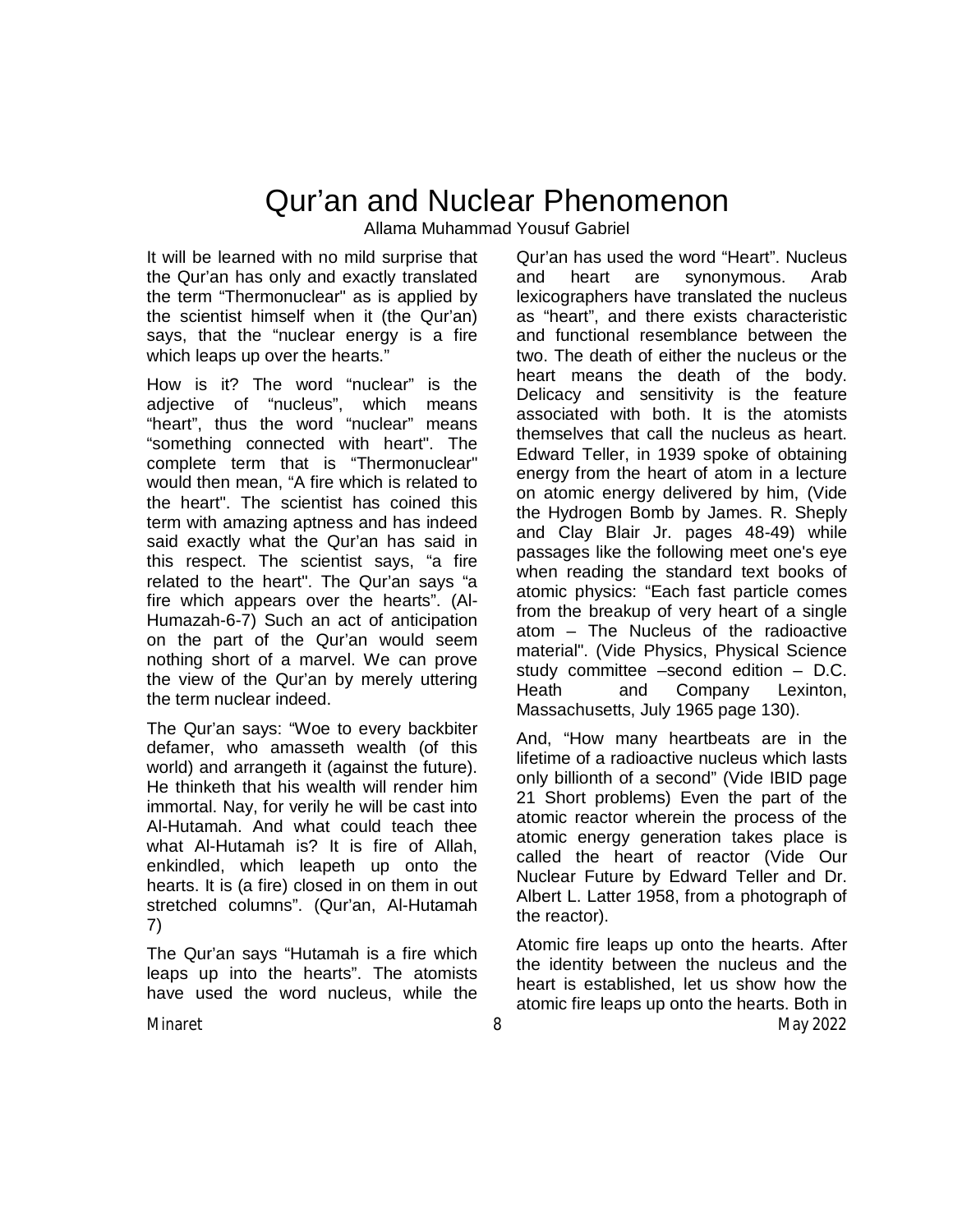fission and fusion process of the generation of the atomic energy it is the nucleus of the atom that is involved. In the fission process the atomic particle leaps up onto the nucleus of the atom, and disintegrates it, and energy is released. For instance the Neutron leaps up onto the Uranium – 235 atom and ejects two neutrons from the nucleus that is the heart of the atom. The broken nucleus like the broken heart is disintegrated, and energy is released. The two ejected neutrons in turn leap up onto the nucleus of other uranium atoms in the lump, and do exactly as the first neutron had done, to wit, that they attack the nucleus of an atom each, and eject there from two neutrons each. The nucleus is disintegrated and divided and energy is released. Thus the neutrons keep doubling and ejecting the neutrons from the atomic nuclei and the operation continues till the whole of the lump of uranium explodes. In fusion process the nuclei of several small atoms, say four, are crushed together and the energy is released. Fusion of an atom is not possible until a heat with a temperature of the order of millions of degrees is available. To produce such a temperature is not within the reach of chemical processes. Atomic fire is therefore required and is provided by means of a fission device. The heat thus produced is directed onto the fusile material, say hydrogen. This process is called as the thermonuclear process and perhaps provides the best example of atomic fire's leaping up onto the hearts. Hydrogen bomb is the example of the thermonuclear process. A fission bomb is placed inside the fusile material, and hydrogen is spread around it in a shell. When the fission bomb is detonated, the tremendous heat liberated leaps up onto the nuclei that is the hearts of the hydrogen atoms and fuses them is groups of four, and the energy is released. And there we see very clearly how the atomic fire leaps upon onto the hearts. This nuclear trait is exclusively of atomic fire and is its distinct feature. However, by just uttering the names of nucleus, the point of leaping upon the hearts is established, because the nuclear energy is the energy produced from the nucleus that is hearts.

Atomic radiations too leap up onto the nuclei that is hearts. Atomic radiations attack the nuclei of atoms. In inanimate matter they cause transmutations of atoms by disintegrating and changing the order of the nuclei. In living bodies they eject nucleons from the nuclei of atoms, while in the nucleus of the cell they break the chromosomes.

The effect of radiations is beyond the brain at the level of the heart of life itself. Radiation's effect the coordination of function at the level where it is beyond the control of the brain. it may be said that they attack the very heart of life itself.

Radiation's exceptional attraction toward all that is related to heart in the body. The decided attraction of radiations for all that which is related to heart in the body as against the brain, the nerves and muscles is a fact. Bone–marrow which forms blood corpuscles, and also all the blood forming organs are far more sensitive to the effect of radiation than the brain, the nerves, and the muscles.

Further, it may be noted that all the multicellular organism, that as a rule are possessed of more (Continued on page 7)

Minaret 9 May 2022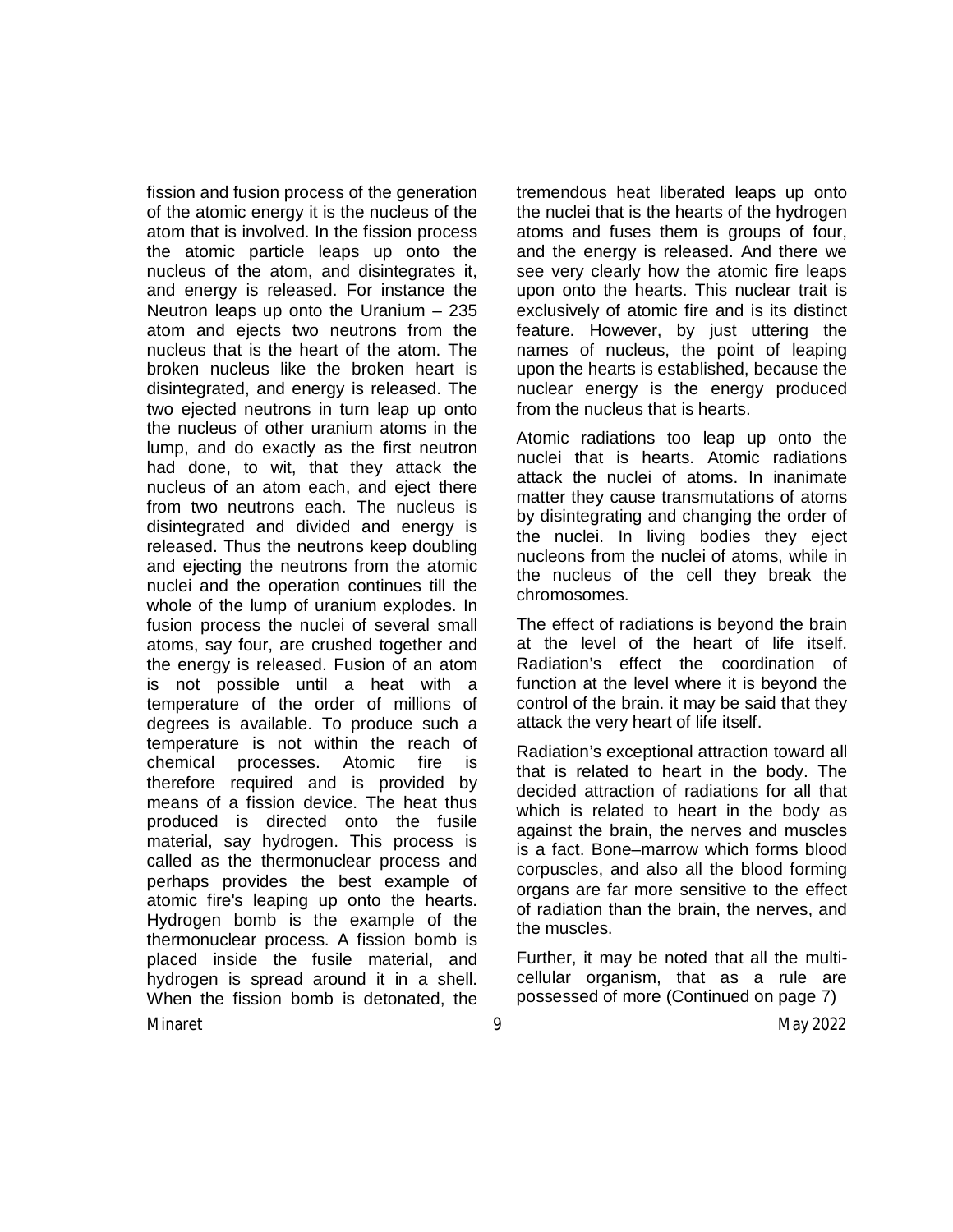## Islamic Civilization

M. W. Gazdar

The word 'Civilization' is derived from the word "Cives " (Citizen), thus it pertains to the rights and duties of a citizen. "Civitas" is the Latin word for society or state and civil means, among other things, "becoming" or "befitting a citizen" and therefore properly ordered, not barbarous but advanced, hence humane, gentle, kind, polite, courteous". "To Civilize" means to bring out of a state of barbarism, to instruct in the arts of life, thus to elevate in the scale of humanity. According to Bertrand Russell, the first essential character of civilization is "forethought." This, indeed, is what mainly distinguishes men from brutes and adults from children. Another essential character of civilization is knowledge, since forethought based upon superstition cannot count as fully civilized, although it may bring habits of mind essential to the growth of true civilization. He thus defines civilization as a manner of life due to combination of knowledge and forethought. According to Von Kramer, the word 'Culture' is derived from cultivation of land and the term "Civilization" is born of civic, municipal life. Rooted in Greek, developing through Latin media, both these words point to the ultimate source of our Western speculations. 'Culture' bears a popular character—a homely complexion, whereas "Civilization" is a sum total of cultural elements, capable of import and export. The modern orient has ingeniously translated the word 'Culture' into Arabic. It is indeed a manifest borrowing from modern Western terminology. In the cultural language of Islam the word

"Civilization" has likewise been derived centuries ago from the Western, indeed from Greek vocabulary; and is intimately associated with the Greek conception of polis. Both history and philosophy establish that there is not a case of analogical development, but of direct importation, and that the orient never knew the Greek "Polis" as anything but foreign and extraneous.

Islamic Civilization is all embracing and regulates human life and society from birth to death and is based on world community and one universal brotherhood of all mankind. Most renowned Marshall Lyanty has very rightly compared the world of Islam with a resonant box, the faintest sound in one corner of which re-echoes and reverberates through the whole of it. Marshall Lyanty has very correctly discussed and interpreted Islam and Islamic civilization. Really Islamic civilization represents a homogenous unity and symbolism, the universal brotherhood and fraternity irrespective of physical, geographical barrier. The Muslims wherever they may live whether in Siberia or in America or in the remotest Africa or Indonesia form members of one world community or brotherhood. In Islamic civilization, all Muslims are equal and there is no superior or inferior race as white, black, Negro or European. They may belong to different nationalities, they might be German, French, Italian, English, but all are Muslims. This is unique, unprecedented and unparalleled in the annals of history, simply because Islamic civilization is based on fundamental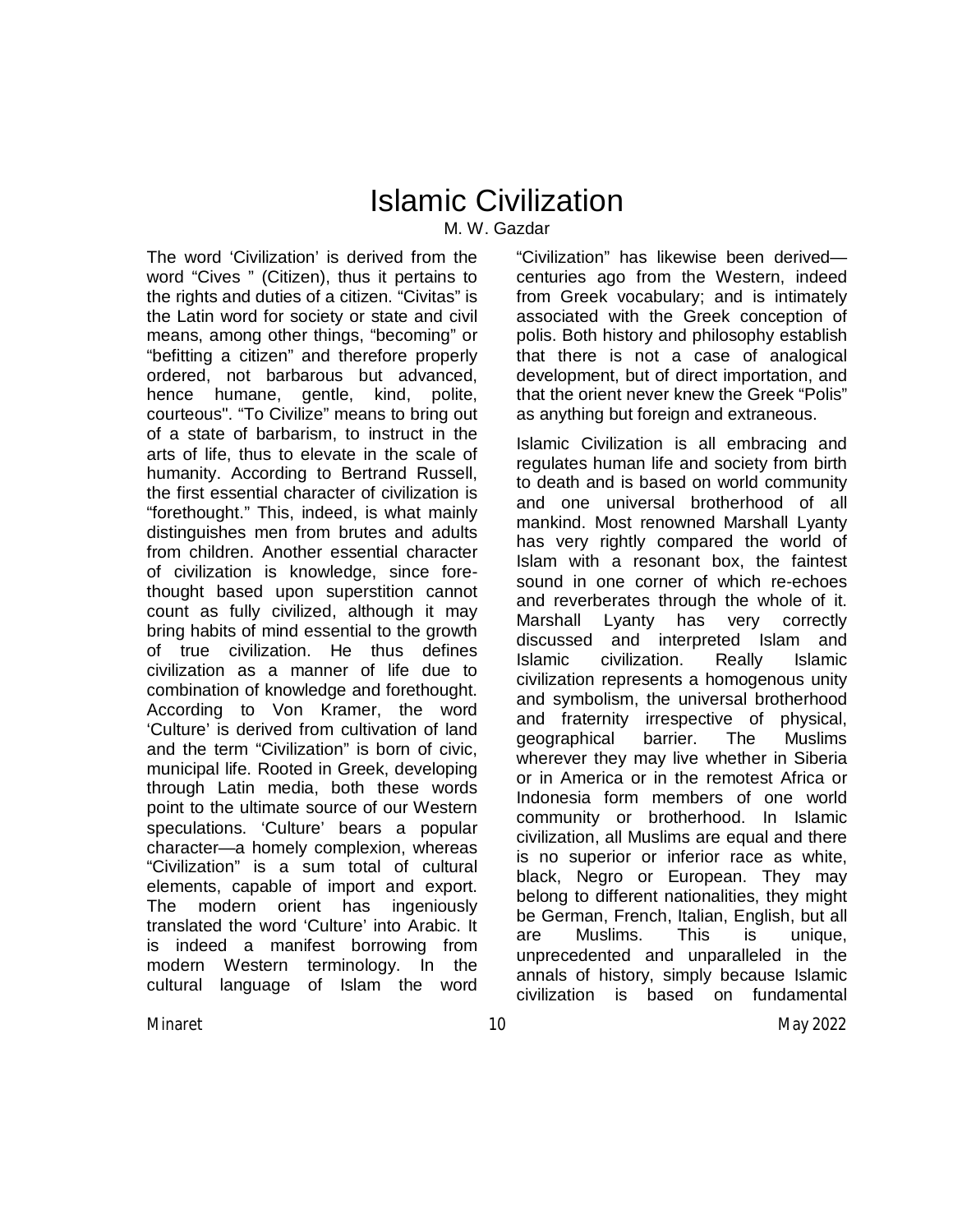principles and teaching of Islam and is not based on profit-and-loss basis or materialistic gain as is the case regarding Western civilization. The factor of Islamic civilization is supplied by the universal socialism of Islam. For this reason, even thirteen hundred years after the birth of Islam, more than fifty crores of Muslims, diverse and different in race, nationality, colour, intellectual, social, and economic standards have been bound and held together by this unifying force of Islam. It is debatable whether so astonishing a unity and universal fraternity could have been achieved—none of the other great creeds and civilizations of the world, present and ancient, have succeeded in achieving such unity—if the influence of Islamic civilization and Islam had been confined soley to the religious side of the Muslim life and society. But unlike Christianity and other great religions of the world, Islam provides a. social and political form and also a religious code at the same time. Islam is a complete code for man's all needs and requirements. It prescribes a distinct standard for legal, social and spiritual conduct and regulates the life of a Muslim as a father, husband; or son or as a member of the society or the state-guiding him throughout the entire labyrinth of his economic and personal activities. As Islamic civilization is based on Islamic code of life, it is unique and different from other entire labyrinth of his economic and personal activities. As Islamic civilization is based on Islamic code of life, it is unique and different from other civilizations. So Islamic civilization overrides the social, national, geographical and racial distinctions. Everything that makes for class distinction was repugnant and abhorrent to Islam and this civilization

raised slaves to the position of emperors, sultans and queens. Islamic civilization did not create any special aristocracy, plebeians or proletariat, caste, racial or national barriers.

Von Kramer says: "Islamic Civilization is naught but a fusion of ancient Greeks intellectuality with orient contemplativeness". There is also common belief that the Christian monks of the Middle Ages were the preservers and transmitters of Hellenic culture that the monasteries alone kept the lamp of learning burning, is based on incomplete and faulty evidence.

The above-mentioned movements were supplemented by an attack on Islamic civilization. And the attack came in its worst form. Those who established high standards of scholarship and intellectual objectivity became most subjective in their attack on Islam. Calumnies and fabrication were hurled upon Islam and Islamic civilization. Fictitious stories were given currency. For a long period of time this kind of literature filled the arena. Now some sober orientalists have in the recent past, tried to adopt a sympathetic approach, but on the whole situation is such that it deserves very close study and careful attention.

At the outset, it should be remembered that the Christian-society of the period was inferior in level of knowledge to the Islamic world. An eminent writer like Elmer Barnass rightly points out in his famous book "A History-of Historical Writings": "In many ways the most advanced civilization of the Middle Ages was not a Christian culture at all but rather-the civilization of the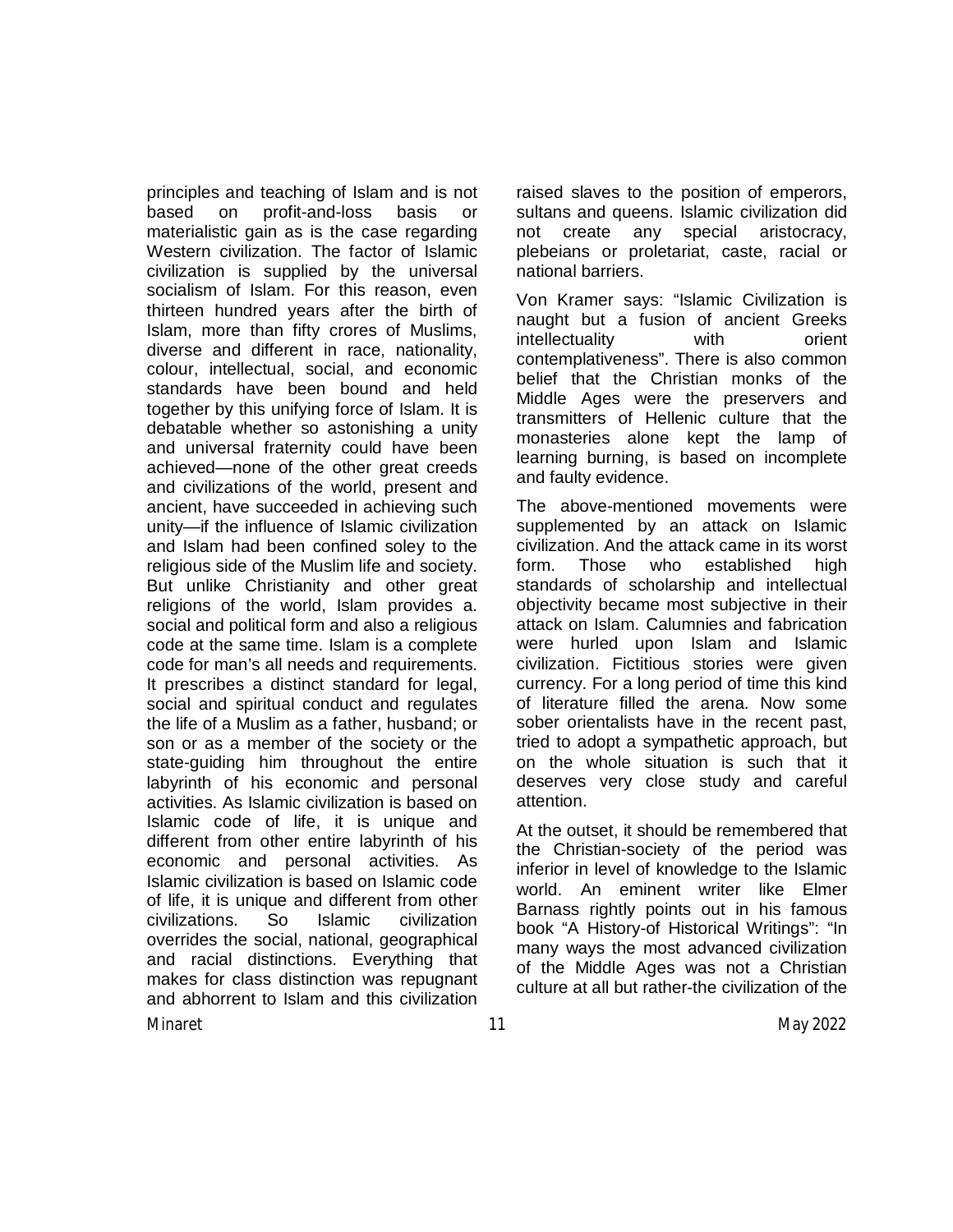peoples of the faith. Professor H.A.R. Gibb adds his support in his well-known book, Arabic Literature: "The Muslim civilization in Spain represented the highest culture in Europe from the tenth to the thirteenth centuries. Professor Haskins in his book, 'Studies in the History of Medieval Science', quoting celebrated writer Professor Renan, and adding his own comment, summarizes a position common among investigators. The recovery of ancient science and philosophy in the twelfth and thirteenth centuries marks an epoch in the history of European intelligence. "The introduction of Arabic texts into the studies of the West", says Renan, "divided the history of science and philosophy in the Middle Ages into two perfectly distinct periods. In the first period human mind had, to satisfy its curiosity, only the meagre fragments of the Roman schools heaped together in the compilation of Martianus Cappela, Beda, Isidora, and certain technical treaties whose wide circulation saved them from oblivion. In the second period ancient science comes back once more to the West, but this time more fully, in the Arabic commentaries or the original Works of Greek science for which the Romans had substituted compends" — Hippocrates and Galan, the entire body of Aristotle's writings, the mathematics and astronomy of the Arabs. The full recovery of this ancient learning supplemented by what Arabs had gained from the Orient and from their own observations, constituted the scientific renaissance of Middle Ages.

No living person can know the extent of the cultural progress of the Muslims for the reason that the bulk of the evidences of their educational attainments has been

destroyed by Mongols, Christians. People in the West commonly believe the old Canard that the Muslims destroyed the famous library at Alexandria. A certain amount of destruction had been done in street fighting but the systematic ruination of the celebrated library of Scrapis occurred in the year A. C. 389, on the order of Archbishop Theophilus of Alexandaria. 'Many of the splendid buildings and beautiful sculptures of the ancient Greeks sustained a similar fate at the hands of Christians". The crusaders destroyed the splendid library of Tripoly without compunction; they reduced to ashes many of the glorious centres of Muslim Culture and Arts. Professor Dieiks in his book 'Europe's Debt to Islam' remarks: "the Christian religion, wherever it went, checked mental progress and development and surpassed the already existing culture. One of famous French writer Anatole France's character remarks : "The most tragic event in history is that of the battle of Poitiers, when the science, the art and the Muslim civilization fell before the barbarism of the Franks.

## **Characteristics:**

Minaret 12 May 2022 Allah is the soveriegn head of Islamic civilization and Holy Prophet (*剛*) is His messenger on the earth. The Holy Quran is the word of Him. Islam prescribes a complete and equitable system for mankind. For, while it exalts the human spirit and enjoins ideal ethical principles for man, it does not deny the importance of material aspect of his life. Islamic legislation is a balanced combination of a spiritual and material elements. It provides spiritual directives along with legal safeguards. Thus, Islam is not merely a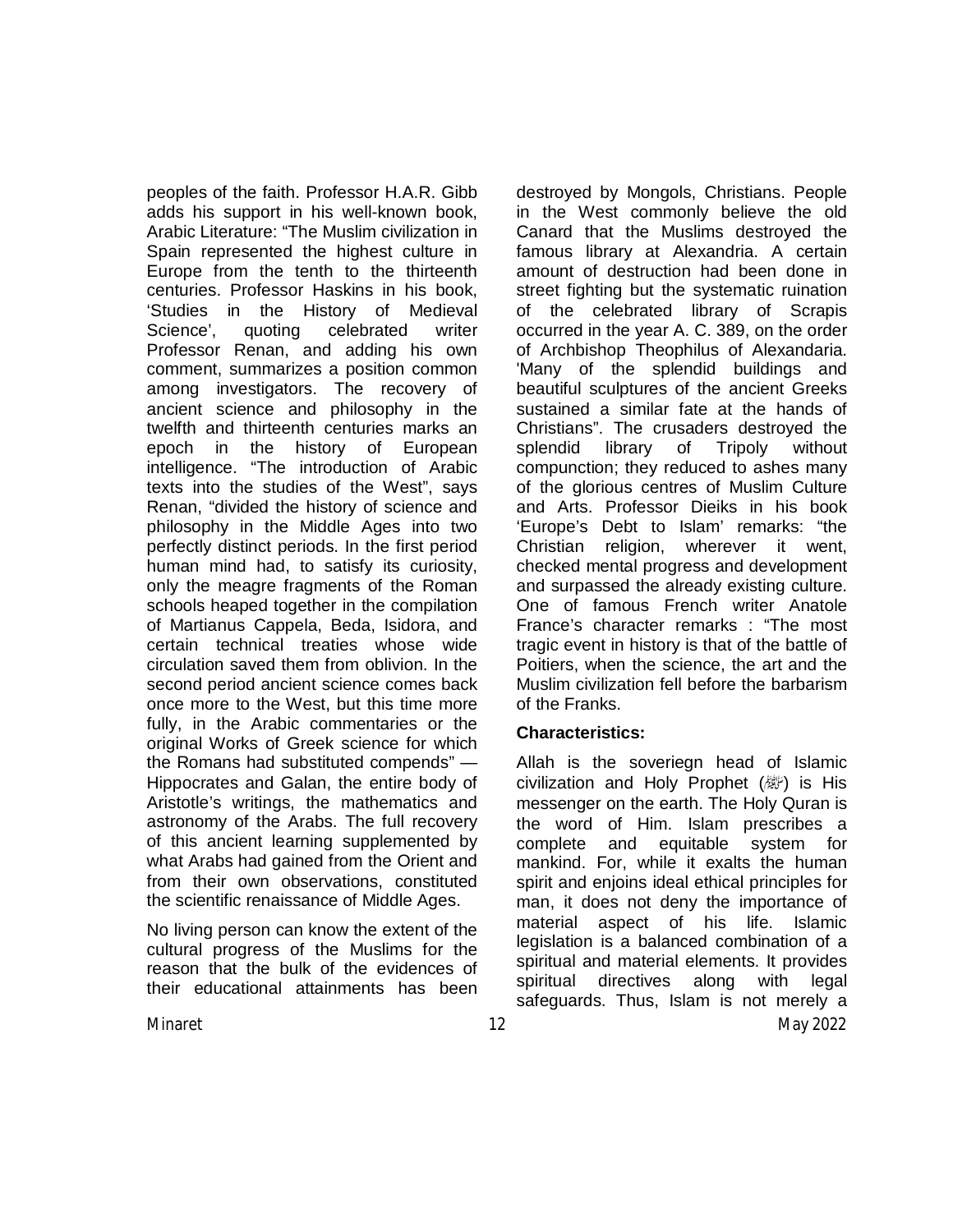"religion" in the sense in which this term is understood in the West. It is rather a comprehensive spiritual and material way of life, which expresses itself in the conscience of the individual as well as in the behaviour of the society. It provides principles for social rights and obligations in all dealings, whether they pertain to economics, politics or international relations. Islamic civilization builds this imposing edifice on the foundation of belief in Allah. It places the God-fearing conscience as guardian of our legislation and the implementation of laws, it makes the communion between human conscience and Allah the pillar of its system, for it is always possible to evade and cheat the law, but the eternally vigilant eye of Allah is even watchful for His moral code. The Islamic Civilization rests upon certain social, economic and political guarantees.

It is, however, to meet this natural demand that Islam has another special feature. It provides rules and laws suiting all conditions of humanity. Man in every position and capacity finds S0mething in the Quran to guide him. Religion is not the monopoly of one class or section of humanity, and men differ from each other in degree of culture and taste. Those who live in Central Africa are poles apart intellectually, morally and socially from those in Europe. But Islam claims to furnish rules and regulations for them all. If it gives ordinary and initial laws of sociality to Central Africa to improve their physical conditions and improve their social relations, it teaches sublime morals and high spirituality to men of advancement and culture, and brings them into union with Allah.

Islam stands for a healthy human society responsible to the inner impulses of nature, not subject to the false make-beliefs and bias. It aims to put society on a truly natural and human basis purged of all the false and artificial adjuncts.

To put it in the Qur'anic phraseology, Islam seeks to build a balanced society standing between two extremes, which is also described as the best society. It wants to mould a society to be a model of excellent moral qualities and character, so that it may guide the world to the right path.

The real sovereignty belongs to the Supreme Being alone, as the Holy Quran says: "And Allah's is the kingdom of Heavens and the earth, and to Allah is eternal coming." Caliph or Ruler in an Islamic State administers the world as His Trustee or Vicegerent, and not as an independent sovereign. Fraternity, equality, justice, toleration are the fundamental characteristics of the Islamic states.

The Islamic Civilization was built on foundations supplied by the Shariah alone. It has nothing to do with the concept of race or nation, and so it lacks the cement of racial consciousness which was a cardinal factor in all other civilizations. Islamic civilization was an ideological civilization—with the ideology of the Holy Quran for its source, and more than that: for its only justification. To speak of the Muslim Community as of something politically justified end culturally valuable and therefore to be cherished and defended and in the same breath, to question the importance of the Shariah, is hypercritical or alternatively, stupid. For what value remains in that much vaunted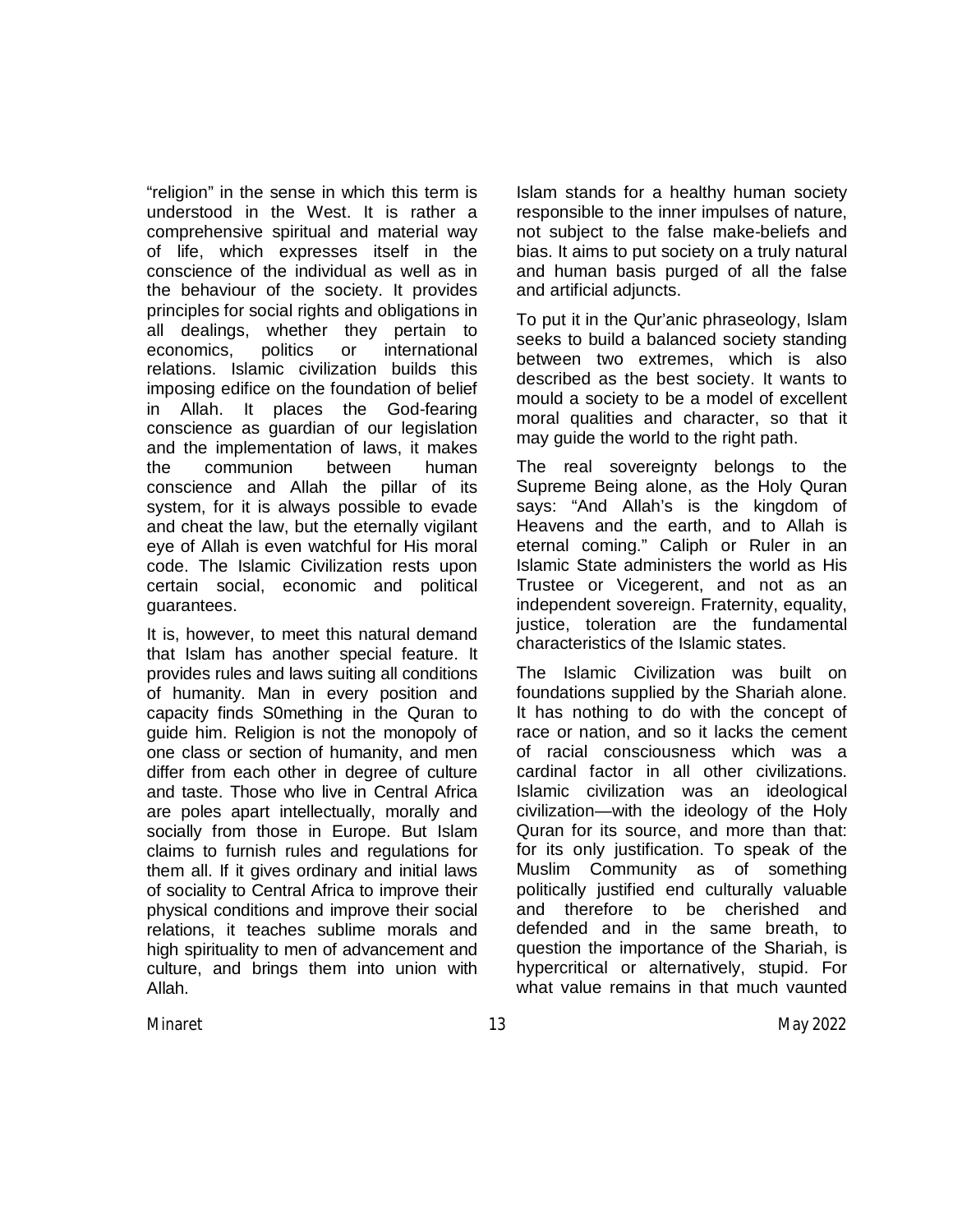community if we separate it from its shariah background? Certainly not a social philosophy worth the name: for that is based on the concept, derived from the shariah. And certainly not its ethics: for, a Muslim's notions of good and evil flow in their entity from the Holy Quran and the teachings of the Holy Prophet (数). And not even a political ideal, for the only political ideal which distinguished the Muslims from the rest of the world was the revolutionary concept of a brotherhood of men united not by ties of blood or race but by their consciousness of a common outlook on life and common aspirations: concept realized thirteen centuries ago in the Islamic Ummah, an organization opens to everyone of whatever race or colour who stands for the common ideal, and closed to everyone, even one's nearest kinsman who refuses to accept the same.

Thus, if the shariah is removed from our day-to-day endeavours, if we begin, in the manner of Western nations, to make a neat distinction between "practical life," and "religion" Islamic civilization, or whatever remains of it is bound to forfeit not only its identity but also its justification-because everything that contributed to its growth in the course of many centuries was connected, in one way or another, with the creative force of religion.

Minaret 14 May 2022 Not all civilizations were thus simply and clearly motivated. In most of them religion was an accompaniment to other more decisive cultural forces for instance, in Western civilization, where. Christianity was always only one of the many factors of development, and never its root. This being so, one can well imagine that the West might one day throw Christianity (or, for that

matter every kind of institutional religion) over board—and nevertheless retain the living identity and continuity of its culture. A pointer in this direction is supplied by Soviet Russia, when Christianity, though now tolerated has been definitely rejected as a fount of communal ethics; and, in spite of this rejection of Christianity, the Communist experiment of Russia cannot be said to be less "western" than the conservatism of, say, America, where institutional Christianity still retains its borrowed (albeit merely theoretical) position.

But while in other civilizations — of which the Western is only one example it may be possible either to retain institutional religion or to throw it over-board without impairing the civilization's strength and continuity. For them, religion was not just "one of the contributing forces" of cultural development; it was the root and source of their development. So far as they are concerned, an elimination of the Shariah from economics, politics and social life implies much more than a change of cultural directions. It implies the loss of all cultural directions. 'In the measures as Shariah ceases to be a practical proposition in our day-to-day life, Islamic civilization becomes a contradiction in terms—and Muslim society, a society of cultural mongrels and spiritual half-castes, notwithstanding the millions of square miles which Umayyad Caliphate comprised, and the number of public baths Islamic civilization had provided at Cordova eight hundred years ago.

### **The role of Ijtehad**:

One over-all dynamic principle that has given the (Continued on page #. 25)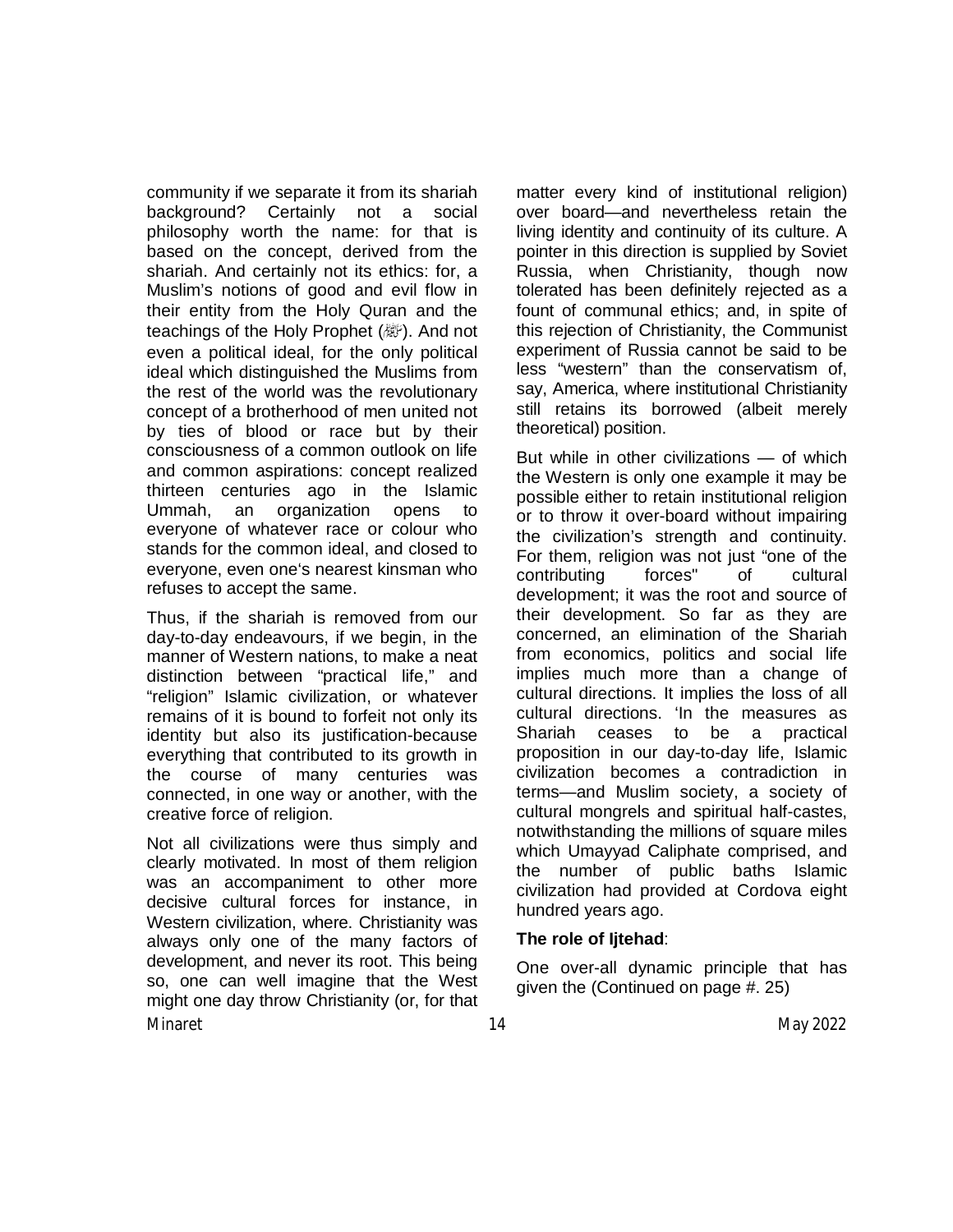## Justice as a Means for Propagation of Religion

Muhammad Nasir Khan

Islam provides a unique philosophy in the world of religions because each and every act of a Muslim may be equated to a religious one, as motive behind such act is of paramount importance, so justice in Islam is considered to be a barer of Allah, while administration of justice is not alone official or moral duty but also a religious one. The dispensation 'Adal' or justice as viewed by Late Justice Hamoodur Rehman (Ref:Reflection of Islam, p 144) is the exercise of 'Alqada', which according to Islamic concept, is the common concern of all Muslims as a 'Fardh al-Kifaya'. Now come to a precise definition of justice vis-avis 'Ada!' of Arabic etymology.

The nomenclature 'Justice' (as used in western concept) as is generally known and understood, may be equated to the concept of 'Adal', 'Quest', or 'Mizan' of Islamic teachings. Justice Hamoodur Rehman in his article titled, 'The Concept of Justice in Islam' has stated, justice in Islam is different from the concept of the remedial justice of the Greeks, the natural justice of the Romans or the formal justice of the Anglo-Saxons. In Western philosophy, justice is said to be blind but in Islamic teachings the most proper word to be equated with justice is 'Ihsan', i.e. justice means getting a square and fair deal, equality before law and sticking to the rules. On the other hand, Ihsan may stand for good is done over and above requirements of pure justice.

Minaret 15 May 2022 Syed Abdul Majeed in his book (Saga of Islam p.277) says, if a person hits you on your cheek, justice demands that you to

may hit with the same force on his cheek. But Ihsan demands that you may forgive the aggression in your love for your erring fellowmen. What it indicates is that repel ill with some sort of good.

Prophet Muhammad (變) after migration from Makkah, was admitted as chief justice of the city–state of Madina by all the tribes. Charter of Madina (or Mithaaq-e-Medina) was formulated and adopted between various clans of Madina. Dr. Hamidullah has declared the charter as the first written constitution of the world.

During this period, some important incidents apropos administration of justice took place, which occupy prominent place in the history books and are corner stones and cause of guidance for judicial dispensation.

Among other, a well known event of larceny committed by a woman Fatima and admonition of the Holy Prophet (纖) that if in case his own daughter Fatima had committed larceny, surely she had to face the same fate of an ordinary larceist. As the Holy Qur'an ordains judges to decide against themselves, their parents, relatives, friends, etc. (4:135). The Holy Prophet  $(\mathbb{Z})$ practically did it.

In total contrast to medieval Kings of England, where it was a proverb that 'That King cannot do a wrong' ,much before this period, in the famous Last Sermon, it was said that if he owed anything to anyone or had misappropriated any-one's property or had done any harm to anyone's life or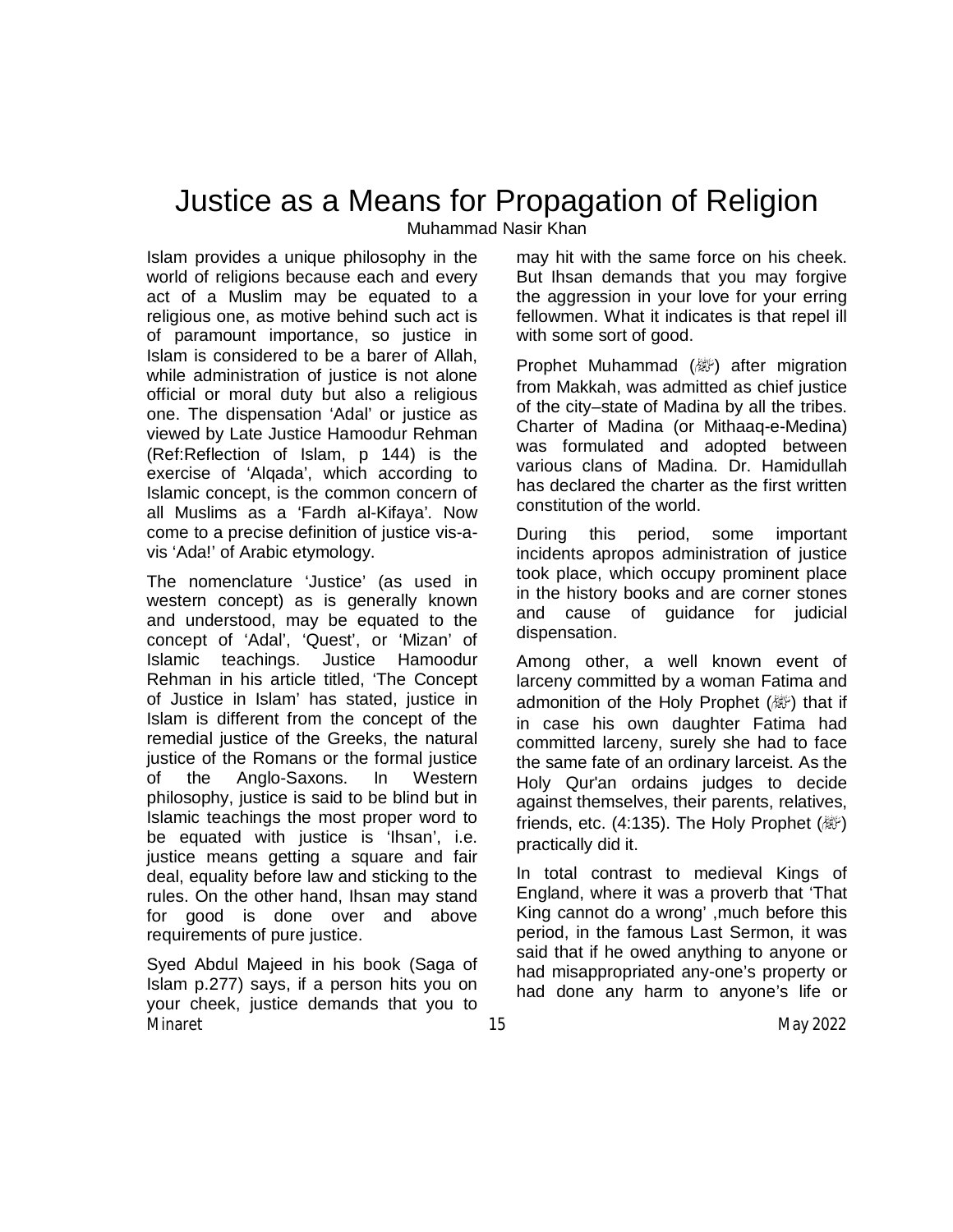reputation, he was present there to pay his dues to whomsoever demanded it. The audience was amazed and out of the whole assembly there was only one person who claimed some dirhams, which were paid promptly.

Acknowledged by all friends and foes that judiciary in the known human history, was first separated from the executive by the Muslims. Though up to the time of the first Caliph of Islam, Hadhrat Abu Bakr (RDA) – the Caliph himself and his administrative officers acted as Judges.

However, the second Caliph of Islam – Hadrat Umar bin Khattab (RDA) – practically separated the judiciary from the executive. Apart from the Muslim historians, an English writer Von Hammer has said (Ref. may be made to Amir Ali's History of Saracen, p.62) that the Islamic administration, even in its infancy, proclaimed in words and in deeds the necessary separation between judicial and executive powers.

This statement of Von Hammer was not mere a theoretical one but can be espoused by a hallmark event of Hadhrat Umar's reign, i.e. in a suit brought against a Jew by Hadhrat Umar bin Khattab (RDA), both of them went to the Qazi. Seeing the Caliph, the Qazi rose in his seat out of deference Hadhrat Umar considered that such an unpardonable weakness that he dismissed the Qazi at once. (Ref: Reflection of Islam p. 150 by Justice Hamoodur Rahman)

Minaret 16 May 2022 Justice Gul Muhammad Khan in his article "The concept of justice in Islam" has endorsed the views of Von Hammer by saying that Qazis appointed by Hadhrat

Umar bin Khattab (RDA) were free from the control of the governors. History books are evident that legal proceedings against caliphs and governors were instituted in ordinary courts in a normal way, and disputes were settled strictly in the spirit prescribed by the Shari'ah.

Once on the occasion of Hajj, Hadhrat Umar bin Khattab (RDA), the second Caliph, addressed a large gathering of plebeians in presence of all of his governors as (Ref: Abu Yousuf, AI-Kharaj, p 65): My governors are not appointed to strike you in your faces and grab your property. I rather send them to teach you your faith and acquaint you with your Prophet's practices. If any governor deviates from this course, report to me. By Allah, I will see to it that he pays the price of it.

Following are some of the incidents that took place during the reign of Hadhrat Umar bin Khattab (RDA).

Abdul Qadeer says (Ref: Criminal Law of Islam, vol 2, by Abdul Qadeer Qudh Shaheed). Once Umar got a horse on approval. But it died as he rode on it. The owner of the horse started wrangling with the caliph, whereupon he offered to appoint an arbitrator to settle the dispute. The owner of the horse named Shuraih to act as an arbitrator. Hadhrat Umar bin Khattab (RDA) agreed, Shuraih said to the Caliph that as he received the horse in a perfect good condition, it was incumbent upon him to return it unimpaired. Induced by the just decision of Shuraih, Hadhrat Umar bin Khattab (RDA) appointed him Qazi.

The author at another place of his book has quoted another incident, which is the well-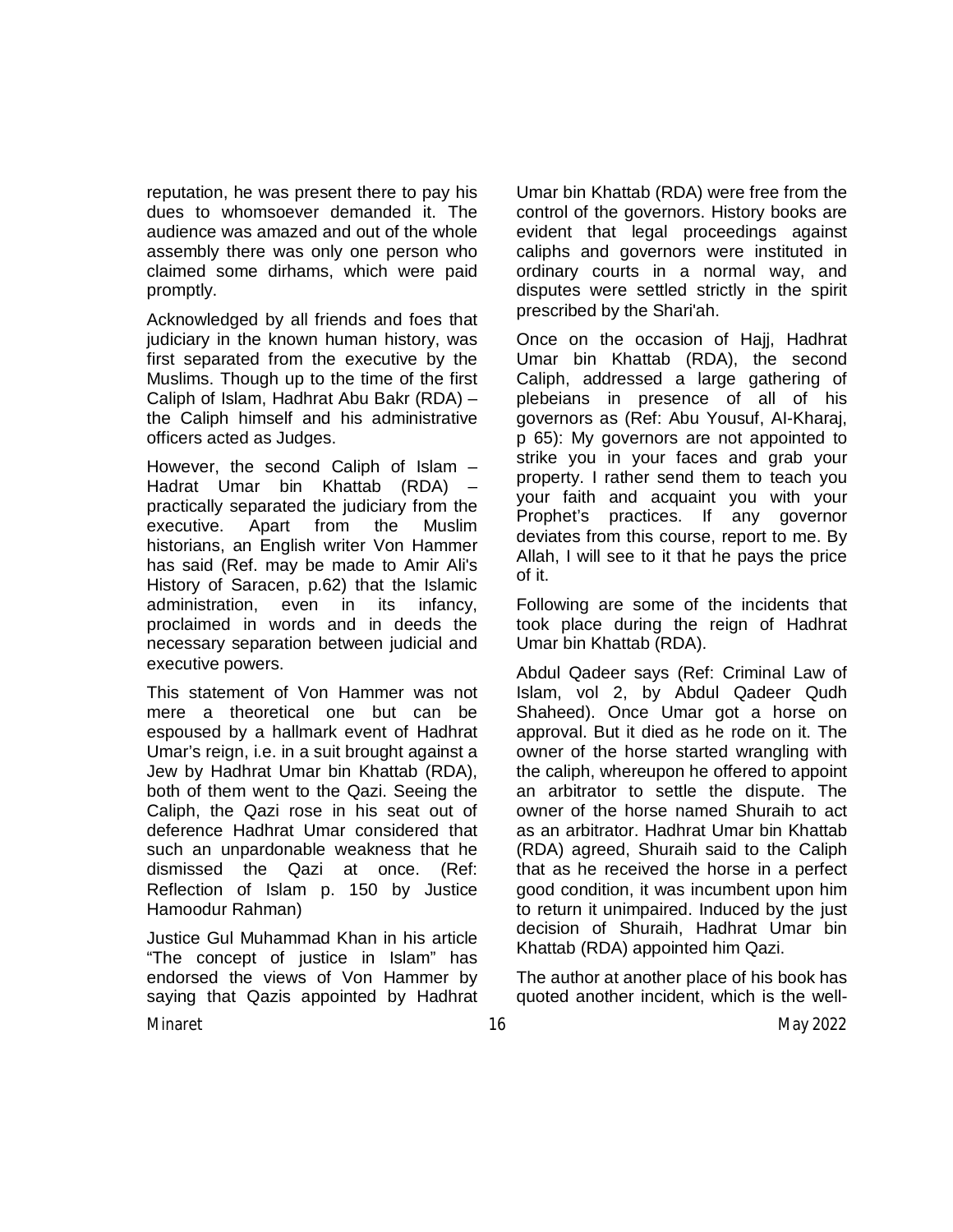known incident relating to Jiballah bin Acham. He was performing Tawaaf around the house of Allah-Holy Ka'aba. Perchance a villager set his foot on the fringe of his cloak. Enraged as he was, Jiballah slapped the poor fellow. The rustic complained of this to Caliph Umar, who ordered retaliation. A chieftain like Jiballah could not withstand the indignity he had to suffer by the hands of a rustic and flee to Rome where he converted to become a Christian.

Now, come to the reign of Hadhrat Ali bin Abi Talib (RDA) (Ref: Reflection of Islam by Justice Hamoodur Rehman, p. 151). ln a suit for the recovery of his armour from a Jew in the court of the Qazi of Kufa, he (Hadhrat Ali) appeared personally, but lost the case because the witnesses he had in support of his claim were his slave and his son, whose testimonies were not fit in this case to prove a claim.

During Hadhrat Ali's rule, an important

event also came in picture, i.e. (Ref: Criminal Law of Islam, vol 2, by Adul Qadeer Qudh Shaheed) Mughira, the governor of Kufa, was accused of adultery. He was tried for the alleged offence according to normal judicial procedure. What it depicts that there was rule of law even at the primitive stage of Islamic history. In the history of Islam, Umar the great was the first who introduced an institution called 'lfta' or jurist-consult. H.S. Bhattia in "Studies in Islamic Law, Religion & Society" on page 58 has narrated that Hadhrat Umar bin Khattab (RDA) also set up the institution of juris-consult called 'lfta' to advise the executive, assist the judges as well as the lay-public. This body constituted of capable Muftis, who could give legal opinions (Fatwas). They were not only legal advisers of the state but also a body, which gave free legal aid to the laypublic, so that noone should suffer due to ignorance of law.





Minaret 17 May 2022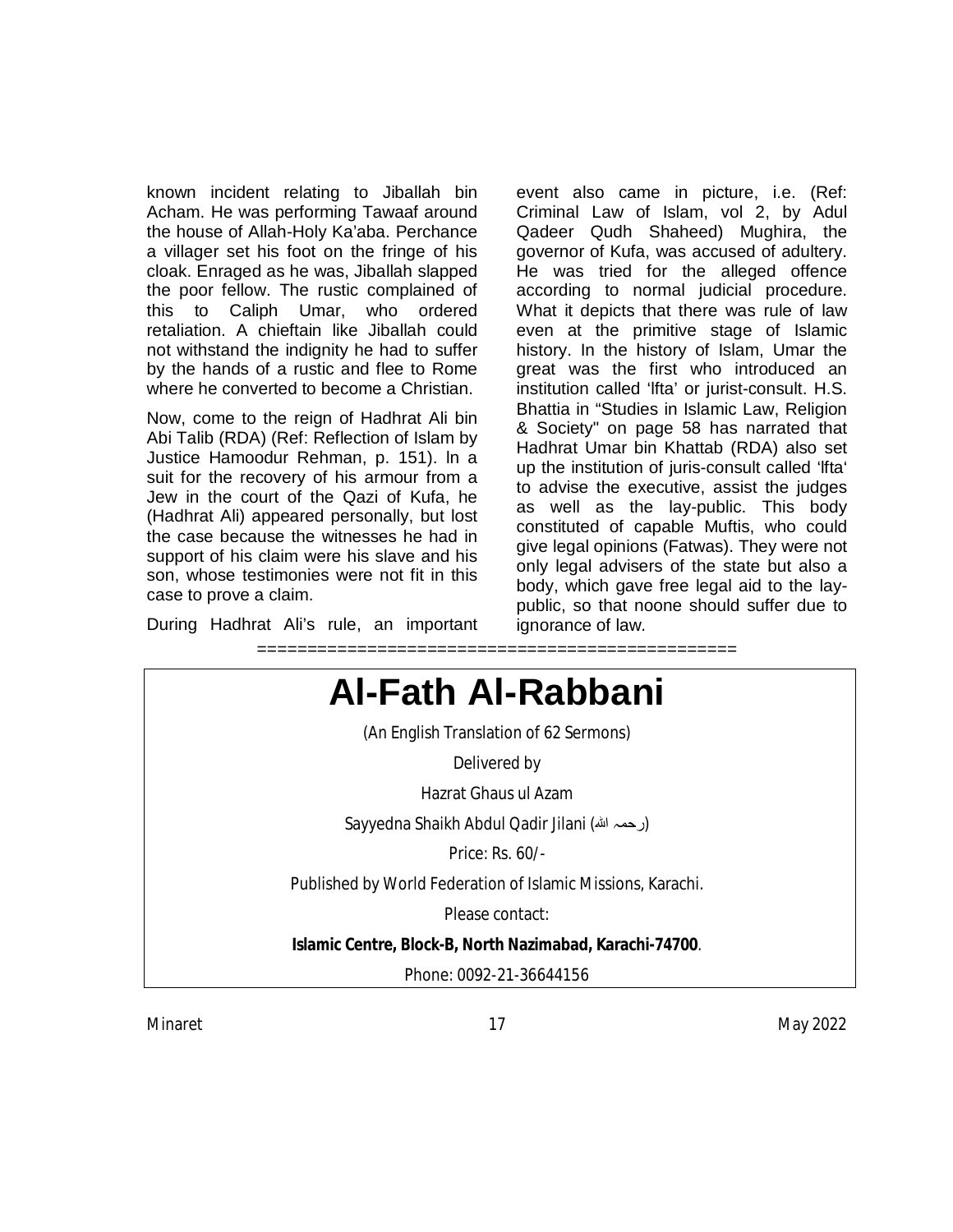# Concept of Men's Livelihood in Islam

Dr. Nafeesuddin Siddiqi

From the earliest days of man's existence in the world, life has been a struggle, and the basic constituent of that struggle centred round the naturally inescapable compulsion of seeking sustenance by which the bonds of body and soul could be kept intact. By the time man emerged from the doldrums of history's oblivion into the historical antiquity, he was already trying his hand at tilling the land for bread and keeping cattle to maintain some degree of reliability in the matter of his food, and more often than not having an eye on the farm wealth, among other things, of his neighbour if the neighbour happened to be better provided than himself. The population of the world was sparse and the bounties in Allah's wide world abundant only awaiting to be picked by anyone who had the courage to lay his hands thereon. The ways and means of acquiring livelihood had not yet acquired much of a significance of even seriousness enough to provoke a twinge of conscience. Everything that a man wanted for his primitive needs of living, a natural life, was his for the taking provided he had the pioneering spirit and the courage to go for it.

With the march of time while man was learning to be social, or rather the art of civilized living, the brute in him, was becoming proportionately artful and forcing out its ugly head, thus exposing that side of man's nature which besides being brutal, was also full of vice and viciousness. Thus man, through the evolution of countless generations, was growing out of immaturity of thought and perception and reaching for the stage from where he could distinguish between right and wrong, and learn to live as a citizen of the world. Man was no more a social adolescent. He had matured enough to be called an adult, and fit to be trained and disciplined.

The time had arrived for Islam, the chosen religion of Allah predetermined for mankind since eternity, to be completed and perfected by Divine Will as the Code of Conduct on which a decent, and just structure of society could be raised. Islam laid the foundations of a society which was true to the nature of man and not artificial. Islam sought to infuse the sincere, equitable and healthy spirit in the evolving civilization of mankind and not to permit it to degenerate into institutionalized hypocrisy which encouraged the widening of the gulf between the real and the face values.

Minaret 18 May 2022 Sustenance, or livelihood was one of the basic and most important needs of mankind, which constituted one of the three fundamental evils that still continue to cause strife and bloodshed in the world. As a religion of peace, brotherhood and obedience to the Will of Allah, Islam seeks to control and regulate the ways and means of acquiring livelihood in a manner which will bring Allah's pleasure and, at the same time contribute in good measure to the well-being, happiness and progress of mankind. The ways and means of seeking livelihood are the starting points from where human behaviour, society or, in other words, civilization itself begins to evolve its shape. Islam, therefore, seeks to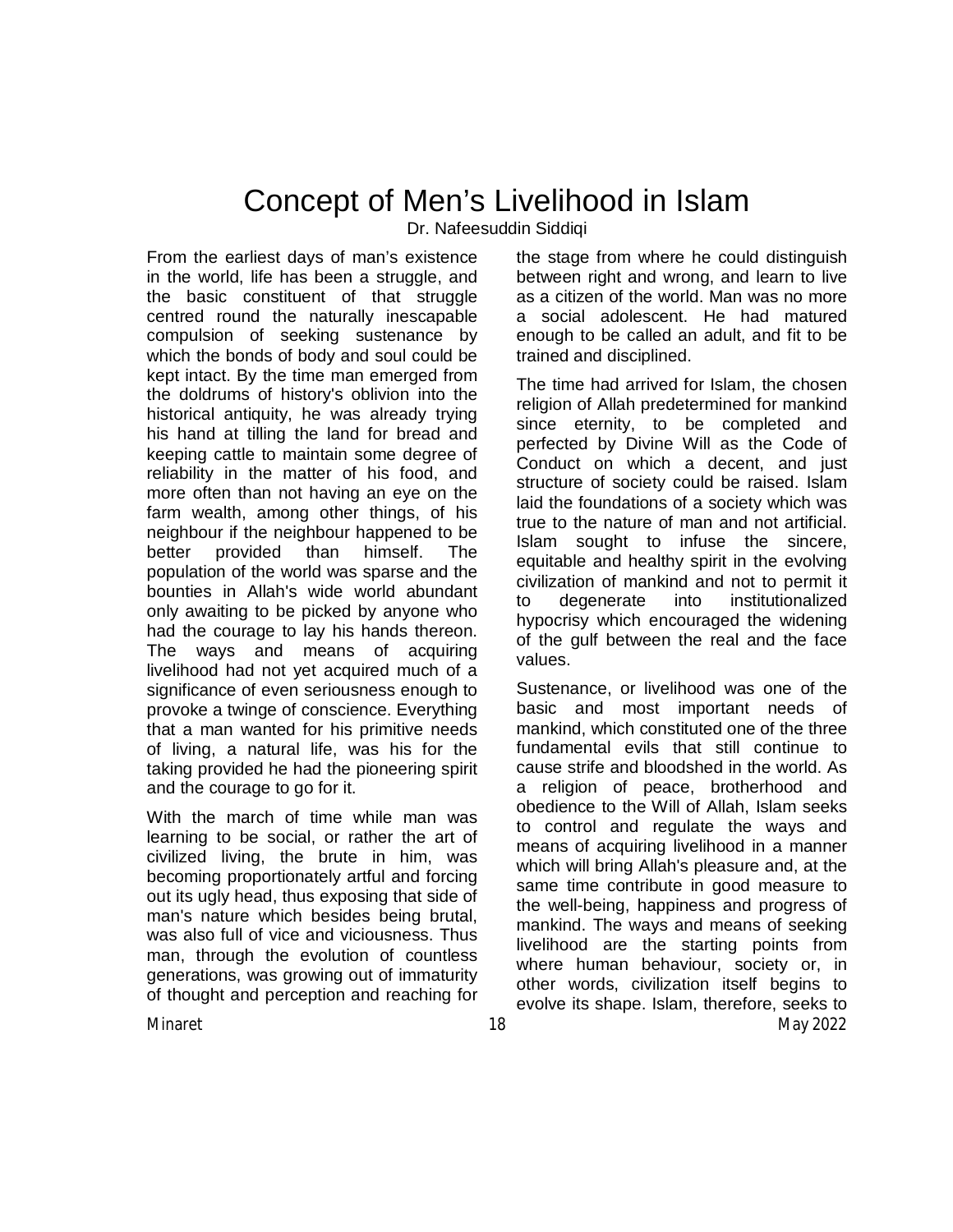provide the corrective direction to the conduct of man from the very starting point of civilization.

According to the Holy Qur'an everyone should strive to earn sustenance by himself. God has provided all of our necessities in this world, it is our duty to search them out. The Holy Qur'an enjoins:

"And when the prayer is finished, then may ye disperse through the land, and seek of the bounty of God." (62:10)

In another place the Holy Qur'an says:

"Others travelling through the land, seeking of Gods bounty." (73:20).

The point has been further emphasized when the Holy Qur'an says:

"The things that ye worship besides God have no power to give you sustenance: then seek ye sustenance from God." (29:17)

The Holy Prophet  $(\&$ ) also has advised the believers to earn their livelihood through Halal (lawful) means. He says the condition of engaging in a lawful livelihood is a great Divine worship. (Kanzul 'Amaal).

Hazrat Umar (R.A.), the second caliph of the Holy Prophet ( ) has said that search your sustenance in the buried treasures of the world (Kanzul 'Amaal).

In the light of these Qur'anic verses and sayings of the Holy Prophet (ﷺ) it becomes very clear that every one of us should try to obtain Halal (lawful) livelihood. One is not at liberty to employ any and every means of his choosing. There is a limitation from God that one's food should be pure (Taiyib) and the means of acquiring should also be clean. The Holy Qur'an says:

"O ye people; eat of what is on earth, lawful and good; and do not follow the footsteps of the Evil One, for he is to you an avowed enemy." (2:168)

"Eat of the things which God hath provided for you, lawful and good ...." (5:19)

The above verses of the Holy Qur'an, strictly enjoin that one should not, in eating and drinking, follow the Satan (The Devil). In other words, one should be on guard against all unlawful things about which the Holy Qur'an warns. (5:4) The Holy Prophet ( ) has made the distinction between Halal and Haram goods very clear. He has said: "It is not allowed for Muslims (men and women) to use pots made of silver and gold." Hazrat Huzaifa has narrated that the Holy Prophet (  $\mathbb{R}^n$ ) forbade us to eat and drink out of utensils made of gold and silver or to put on clothes made of pure silk– brocade. (Bukhari).

The next point for consideration is how to spend it, namely, the manner. the measure, the occasion, etc., of spending. How much portion to be spent on the needy and deserving persons and when. One's lawful earnings are ones precious capital and are to be used for sustenance as well as for comforts of life. This aspect is also explained in the Holy Qur'an:

"......eat and drink: but waste not by excess ....." (7:31)

"......but squander not (your wealth) in the manner of a spend-thrift. Verily spendthrifts are brothers of the Evil One......" (17:26.27)

Minaret 19 May 2022 In the light of Qur'anic verses those who misuse the gifts of God belong to the Evil One. it should also be obvious from these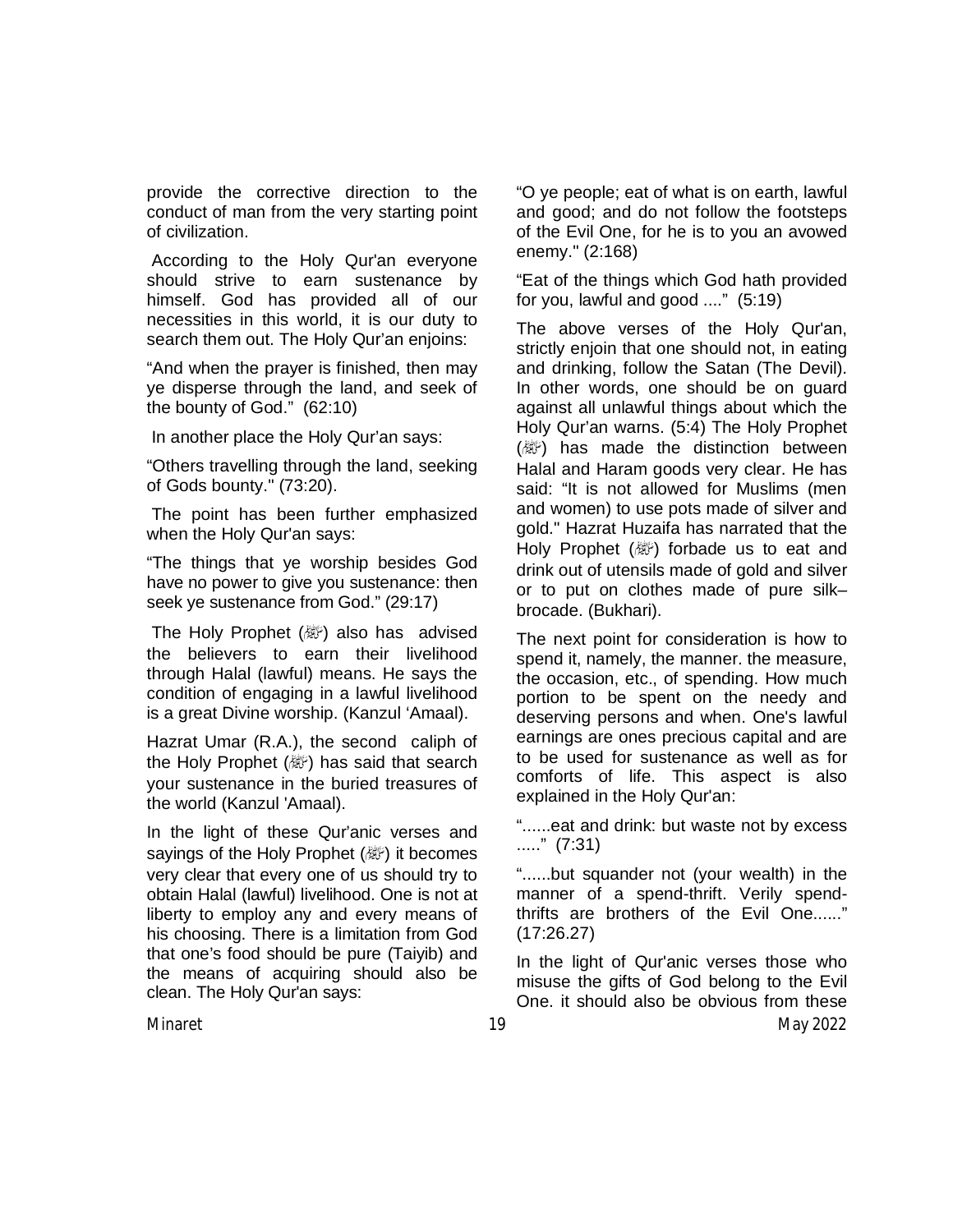verses that it is forbidden to spend ones Halal (lawful) earnings in the way of Evil. Unfortunately, in the present age, we are not as careful of the Qur'anic directives as we should be, and it is true in case of the majority.

The correct conduct of the believers in this behalf is as stated in the verse:-

"Those who, when they spend, are not extravagant and not niggardly, but hold a just (balance) between those (extremes)."  $(25-67)$ .

It is the kindest command for us from God that we should neither act like a miser nor be a spend thrift. We should be careful about our obligations towards all, including our neighbours and relatives, and should hold, the balance evenly among them. A Muslim is a protector and a respecter of the rights of all his kinsfolk as well as of his other Muslim brethren.

Trade and commerce is the necessary adjunct of the means of livelihood. One of the basic tenets of Islam is that it must be carried on in an honest, upright, and fair manner. No fraudulent one-sided or double-faced dealings should form the basis of bargaining for business. The real condition of the merchandise should be disclosed to the prospective buyer and on no account he should be misled to purchasing through false description of the goods. Similarly, causing loss to others purposely or promoting ones business through questionable pretences or crooked means, by misappropriation or breach of trust and other-practices of the kind are forbidden in Islam. The Divine directive is that one should not acquire the property of others through unlawful (Harem) ways and

means but by mutual agreement. The Qur'an says: "O ye who believe; Eat not up your property among yourselves in vanities; but let there be amongst you traffic and trade by mutual goodwill." (4:29) '

By the same token, it enjoins the one should be upright and honest while measuring and weighing: "Give just measure and weight, nor withhold from the people the things that are their-due and do mischief-on the earth after has set in order: that will be best for you if ye have Faith. (7:85)

"And weigh with scales true and upright. (26:182)

"Woe to those that deal in fraud, thosewho, when they have to measure from men, exact full measure, but where they give by measure or weight to man give less than due" (83:13).

**Note**: The verses No. 85 of chapter 7 quoted above, refer to the Ummah (followers) of the Prophet Shoeb. (AS) who ultimately came to grief because of their default. In the matter of weight and measures. "The opening verses of chapter 83 contain a clear warning against this dishonest practice for the Ummah of the Holy Prophet (@) We must, therefore, be careful not the call for our destruction by not following the instructions of the Qur'an and the Sunnah in this respect. —Author'

**Note**: For Information in details as to ones responsibilities as a Muslim, on should study the research work of Dr. Muhammad Fazl-ur-Rahman Ansari (R.A.)—"The Qur'anic Foundations and Structure of Muslim Society in 2 Volumes available with the World Federation of Islamic Missions W.F.l.M.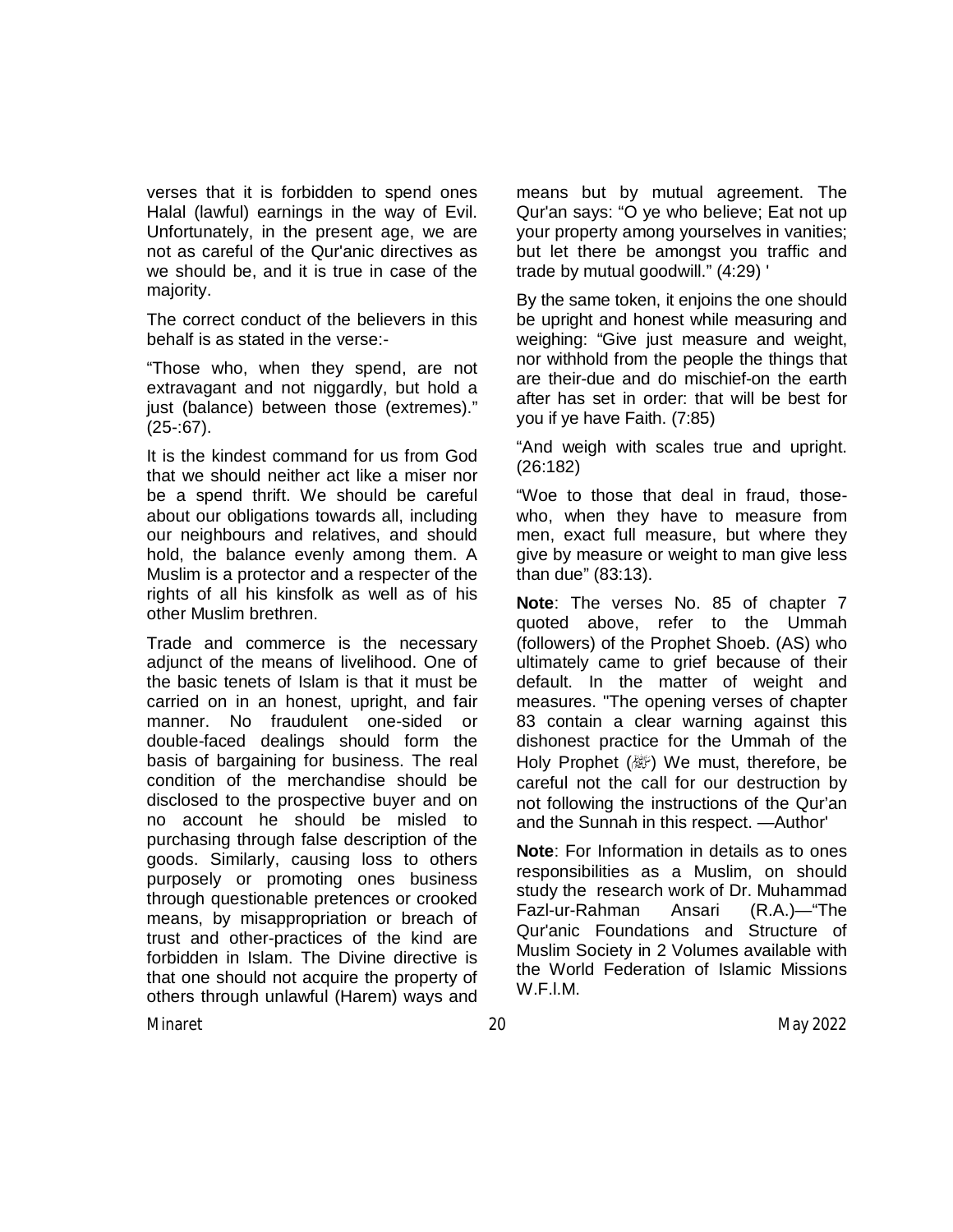# The Great Reformer

Prof. Ziauddin Ahmed

History cannot belie that since the dawn of humanity God has sent to this planet prophets and reformers in all ages and climes. The last of the prophets was Muhammad  $(\&$  who was sent as a great blessing for all the human beings as the glorious Qur'an says: "And We have sent thee but a Mercy to all nations." (21:107)

The most outstanding and distinctive feature of his personality was the remarkable success which he achieved in his mission in the face of powerful adversaries.

The Encyclopaedia Britannica, under the article on the Qur'an rightly thinks: "Of all the religious personalities of the world, Muhammad (ave) was the most successful." The Arabs were enveloped in complete darkness and barbarianism and were not aware of the true principles of religion (Deen) ethics and social life. Knowledge, learning, science and art were foreign to them. War and tribal feuds were rampant. Solidarity and brotherhood was unknown to them. Judaism had done its level best for their reformation but to no effect. Christianity, too had failed to weld them and raise them to a higher level of morality. It was only the mission of Muhammad  $(\mathbb{Z})$ to revolutionize, regenerate and rebuild such a deprived and degraded people.

Minaret 21 May 2022 Within a span of few years he swept away the prevalent evils of corruption, immorality, fetish dogmas and replaced them by the flowing and shining currents of lman, Tauhid and Unitarianism. They were stirred with a new verve and zest for Absolute

Truth (Haqq) which emboldened them to move onward to distant lands and places to deliver the message of Allah's commandants and their responsibilities to human beings that they reached the pinnacle of culture civilization and scientific and technological progress.

Their meteoric rise dazzled the eyes of the world. Powerful empires melted away like snow, but they did not establish their hegemony but developed the state-craft also which held their strength for about twelve centuries. They cultivated enlightenment and culture in every nook and corner of the world. it is thus evident that the Prophet of Islam's teachings were all comprehensive and completely explored and developed the innate faculties of man.

He outdistanced all spiritual reformers and prophets by encompassing his teachings to the entire humanity and not confining to any society or environment. Other prophets came with light and guidance for their own race, nation or country. They also came to raise the moral character of their nation but their message was not universal and allcomprehensive covering every phase of human life. "Surely, O' ye people; l am a messenger from Allah towards all of you." (7:158). The Qur'an clearly states that Muhammad (變) was entrusted with the task of elevating the entire human beings to an outstanding position and endowing them with refinement and remarkable culture.

The Prophet  $(\&$  ame in an age when people were steeped in total darkness and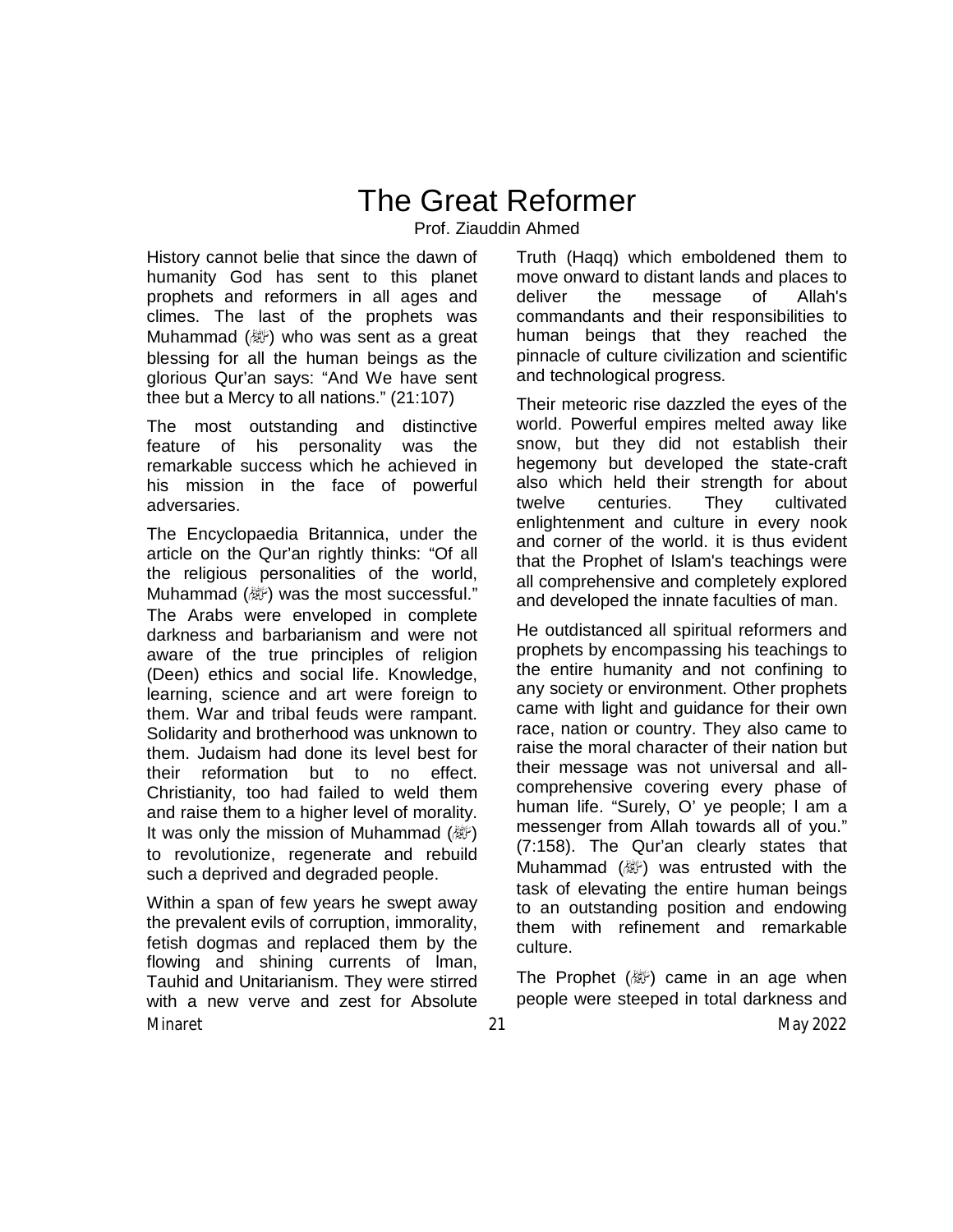ignorance and were divided into innumerable groups. Racial distinctions and blood superiority marred the flow of common life and fraternity of man. To remove these petty jealousies and prejudices, internecine warfare, demolish all barriers and bring them on one platform the greatest spiritual luminary was commissioned to illuminate the dark age and bring them to tread on the right path of Tauhid. The Divine power ordained him as a world prophet to spread the torch of science and knowledge and inculcate a spirit to conquest the forces of nature in order to alleviate the sufferings of humanity. His spiritual force was vast and knew no bounds, and had no limits of space and time. Consequently the chain of denominational prophets ceased and the bright sun arose from the sands of Arabia and spread its rays of light far and wide and enlightened the hearts and minds of every human being, nay the whole creation.

Unlike other prophets, Muhammad  $(\mathbb{W})$ had a definite ideal and objective to inspire mankind to self-exertion. If the Prophet of Islam had stood for the welfare of the Arabs only, his mission would have been insignificant for the very purpose of coming as the blessing to humanity. He was to wipe away all racial and geographical prejudices and lay the foundation of a Universal Religion and cement the heterogenous elements into homogeneous whole — a Universal Brotherhood of man. Other prophets did not go beyond their races and nations to such an objective but it was only Muhammad (纖) whose commanding personality and noble

character made people bow-down to his magic words and stand as one harmonious fraternity and left a living legacy for the present world shrouded with turmoil, genocide, internecine tactics. The UNITED NATION must learn a lesson from the greatest Prophet Muhammad (*剛*) who practically gave Human Rights to mankind.

The preceding prophets confined their message to the cultivation of only few phases of human life. They did not bring a complete code of human morals. But our Prophet (صلى الله عليه وسلم (came to develop man's whole personality and he became a perfect example for humanity. He combined in himself the collective virtues of all the prophets — the manliness of Moses, the tender-heart of Aaron, the generalship of Joshua, the patience of Jacob, the daring of David, the gradeur of Solomon, the simplicity of John and the humility of Jesus.

Evidently every spiritual leader sent forth only one ray and in one direction, but our Prophet (ﷺ) was the brightest centre which threw rays of light in all directions. This is one of the most distinctive features of his life.

The most shining example of the Prophet (数) of Islam was that he upheld the dignity of labour and worked along with other Muslims in the construction of the first mosque at Quba and in the digging of the trenches in the battle of Khandaq. He emancipated the slaves and the womenfolk from the bondage of their masters and husbands respectively.

(Courtesy: DAWN)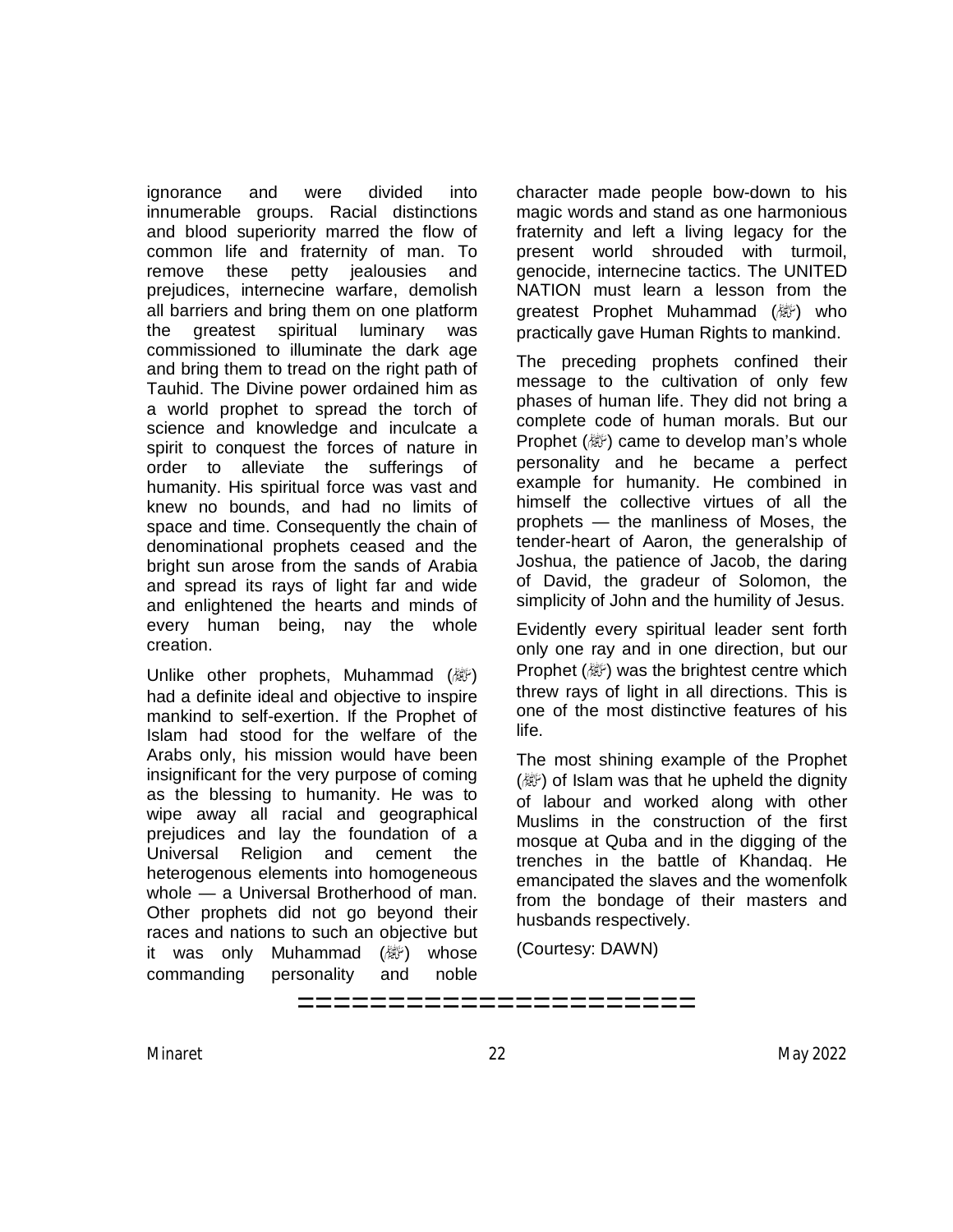# Tayammum (Purification with Dust)

The ideal means of purification is water which Allah Almighty through His grace has made available to man in abundance. But there may be conditions and circumstances when water is not available, or if available, it may not be possible for a person to obtain purity through it, or its use may be harmful to health. In such cases, Allah Almighty in His unbounded mercy has granted the Muslims the concession of using pure dust as means of purification, and has also taught them the method of cleansing themselves with it, so that they may carry out their religious duties without any hardship. The Qur'an says:

"… and ye find not water, then go to clean, high ground and rub your faces and your hands with some of it. Allah would not place a burden on you, but He would purify you and would perfect His grace upon you, that you may give thanks. (5:6)

### **What is Tayammum?**

Literally Tayammum means to will or to turn to, but as a term of Fiqh it means turning to pure dust for the purpose of obtaining purity from the state of impurity. Tayammum can be performed instead of Wudu and Ghusl both, and so one can cleanse oneself of both the Minor and Major impurity. Obviously this is a great favour of Allah Almighty to the community of the Prophet Muhammad  $(\&$ ). This concession has been granted so that the Muslim may carry out their religious duties and obligations in all conditions and circumstances and in all regions of the world without any hardship.

### **When is Tayammum allowed?**

- 1. One may perform Tayammum if one is staying at a place where there is no trace of water, or no hope of getting water or if water is available, it is at a distance and it may entail hardships to go and get it.
- 2. Or there exist a genuine danger of an enemy, or of a harmful animal, or of thieves near the source of water, or there is no rope and bucket to draw water out of a well, or a woman feels a danger to her honour if she goes but to fetch water.
- 3. Or water is available but in such a little quantity that if it is consumed in Wudu or Ghusl, nothing would be left for drinking and cooking purpose.
- 4. Or water is available, but its use is deemed to be harmful to health.
- 5. Or water is available, but at an exorbitant rate, or if the rate is reasonable, one does not have enough money to buy it, or if one has the money but has saved it for the travelling expenses etc.
- 6. Or water is available, but it is intensely cold and if used, it is likely to cause a disease like pneumonia, paralysis etc. and there is no chance of getting the water heated.
- 7. Tayammum may also be performed if one fears that if one goes to get water for Wudu or Ghusl, one is likely to miss a prayer which cannot be offered later like funeral prayer, Eid Prayer.
- Minaret 23 May 2022 8. Water is available, but one is unable to get it on account of a disability, weakness, disease or cannot draw it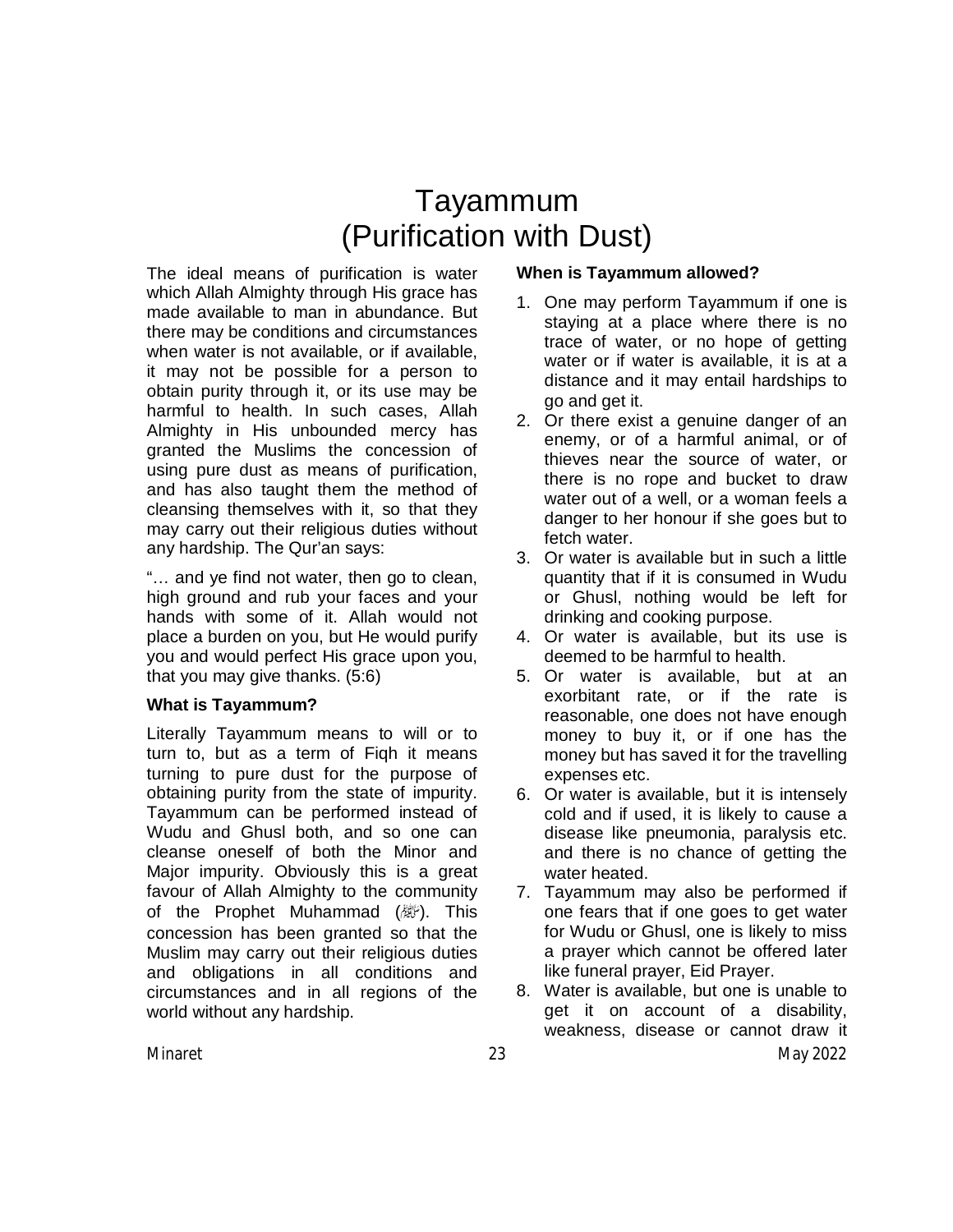out of a well or cannot work a pump.

- 9. If a person is travelling non-stop in a bus, train or aeroplane, and water is not available on board or if available one cannot perform Wudu due to rush of passengers, one may perform Tayammum.
- 10. If one has boils, wounds etc. on major part of the body, one may perform Tayammum.
- 11. If one is on a journey having a little water on board, and there is little possibility of getting extra water on the way, one may perform Tayammum and save the water for drinking or cooking purpose.

### **Tayammum: The Prescribed Way**

Begin with *Tasmiyah* (الله بسم (and have the intention of performing Tayammum, then striking both the open palms gently on pure dust and shaking off or blowing off extra dust, if any, wipe the entire face completely and comb the beard with fingers as well. Then striking the open palms once again on the pure dust and shaking off extra dust, first wipe the right hand from the fingers to the elbow, and then the left hand from the elbow to the fingers completely including the back of hands and spaces between fingers. If one is wearing a watch, bangles or ring one should remove it and wipe the skin under it.

#### **Farz Parts in Tayammum**

- 1. To have the intention of seeking purity for the sake of Allah's approval.
- 2. To strike both palms on pure dust and wipe the face.
- 3. To strike both the palms on pure dust and wipe the hand up to and including the elbows.

#### **Sunnat Parts in Tayammum**

- 1. To begin with *Tasmiyah (*ابسم الله).
- 2. To follow the prescribed sequence: wiping the face first and then the hands.
- 3. To strike the palms and not the back of hands on dust.
- 4. To shake or blow off extra dust.
- 5. To keep the fingers apart while striking the palms on dust.
- 6. To wipe the face and the hands with at least three fingers.
- 7. To wipe the right hand first and then the left hand.
- 8. To-comb the beard with fingers after wiping the face.

#### **Means of Tayammum**

- 1. Tayammum can be performed with pure dust and like things which cannot burn to ashes or cannot melt like lime, stone, brick, sand, marble and other hard stones.
- 2. Tayammum cannot be performed with those things and articles which can burn to ashes or can melt like wood, iron, gold, silver, copper, brass, tin and other metals and also coal, grain paper, nylon and articles made of plastic.
- 3. If, however, there is a layer of dust on any of these articles, one may perform Tayammum with it. If dust has settled on a bundle of cloth, chair, table one may perform Tayammum with it.
- 4. Articles with which Tayammum is allowed like stone, brick, earthenware etc. can be used for Tayammum even if they have been washed and there is no dust on them.

### **Factors That Break Tayammum**

1. Factors that render Wudu void or which

Minaret 24 May 2022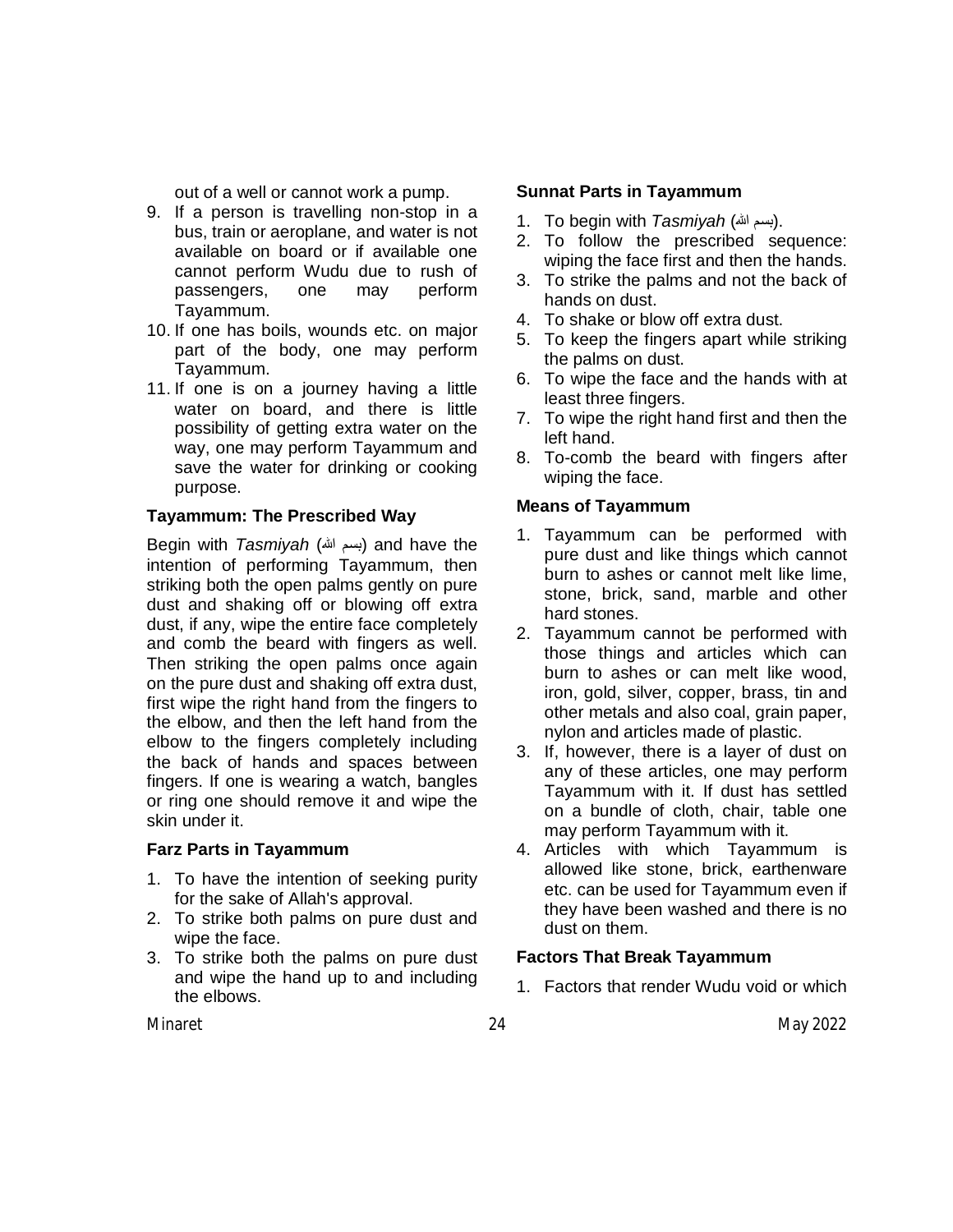make Ghusl necessary, render Tayammum also void.

- 2. if a person has performed Tayammum, instead-of both Wudu and Ghusl, and his Wudu breaks, it will render his Tayammum for Wudu also void but his Tayammum for Ghusl will remain valid unless Ghusl itself becomes necessary due to some reason.
- 3. If Tayammum is performed on account of an ailment or some other genuine reason, it will become void as soon as one recovered from the ailment or the reason has ceased to be genuine. For example: A person has performed Tayammum in intense cold due to fear of catching a disease, now if hot water becomes available, Tayammum will become void.
- 4. If a person has performed Tayammum due to the presence of an enemy or a harmful animal, like a snake etc. near the source of water Tayammum will become void as soon as the cause of

#### (Continued from page #. 14)

Islamic civilization and its tradition a moving force has been what is known as Ijtehad (or to exert). In the field of Islamic Law it implies exertion towards forming an independent judgement on a legal question. Exertion with reasoning and judgement leads to some enlightenment in a perplexing situation. That is what is hinted in the Qur'anic dictum. "And to those who exert We show our path." The inadequacy of the use of this principle in the background of relative intellectual indolence and love of personal extravagance had in fact brought about the situation of stagnation and the downward trend in Islamic civilization. The salvage work, if at all, should also be handed fear is removed.

- 5. If a person has performed Tayammum while travelling non-stop in a bus, train or aeroplane but on the way he sees rivers, canals, streams etc. here and there his Tayammum will remain valid because he cannot make use of the water that he saw.
- 6. If a person has performed Tayammum on account of a genuine reason, which later ceases to be genuine, but another equally genuine reason comes about his earlier Tayammum will be rendered void, such as, a person performs Tayammum due to non-availability of water, then water becomes available but he falls seriously ill and is not allowed to use water, the Tayammum performed earlier will be rendered void.
- 7. If a person has performed Tayammum instead of Wudu then sufficient water for performing Wudu becomes available his Tayammum will become void.

by this instrument in the present age of reawakening of the Muslim world. When we talk of Islamic laws based on the Holy Quran and Sunnah, we must remember that the role of the dynamic principles of ijtehad should play in reconstructing Islamic society. It is crystal clear that the Qur'anic principles and laws are general in nature, intended to set up a fundamental frame work suiting the needs of evolution in human society. Application of 'Ijtehad' now has to confront a challenge of the age to purge knowledge and technology with faith and dynamic principles for integrating the best of modern sciences and technology in a social equilibrium which constitutes the pride of the Islamic civilization.

\_\_\_\_\_\_\_\_\_\_\_\_\_\_\_\_\_\_\_\_\_\_\_\_\_\_\_\_\_\_\_\_\_\_\_\_\_\_\_\_\_\_\_\_\_\_\_\_\_\_\_\_\_\_\_\_\_\_\_\_\_\_\_\_\_\_\_\_\_\_\_\_\_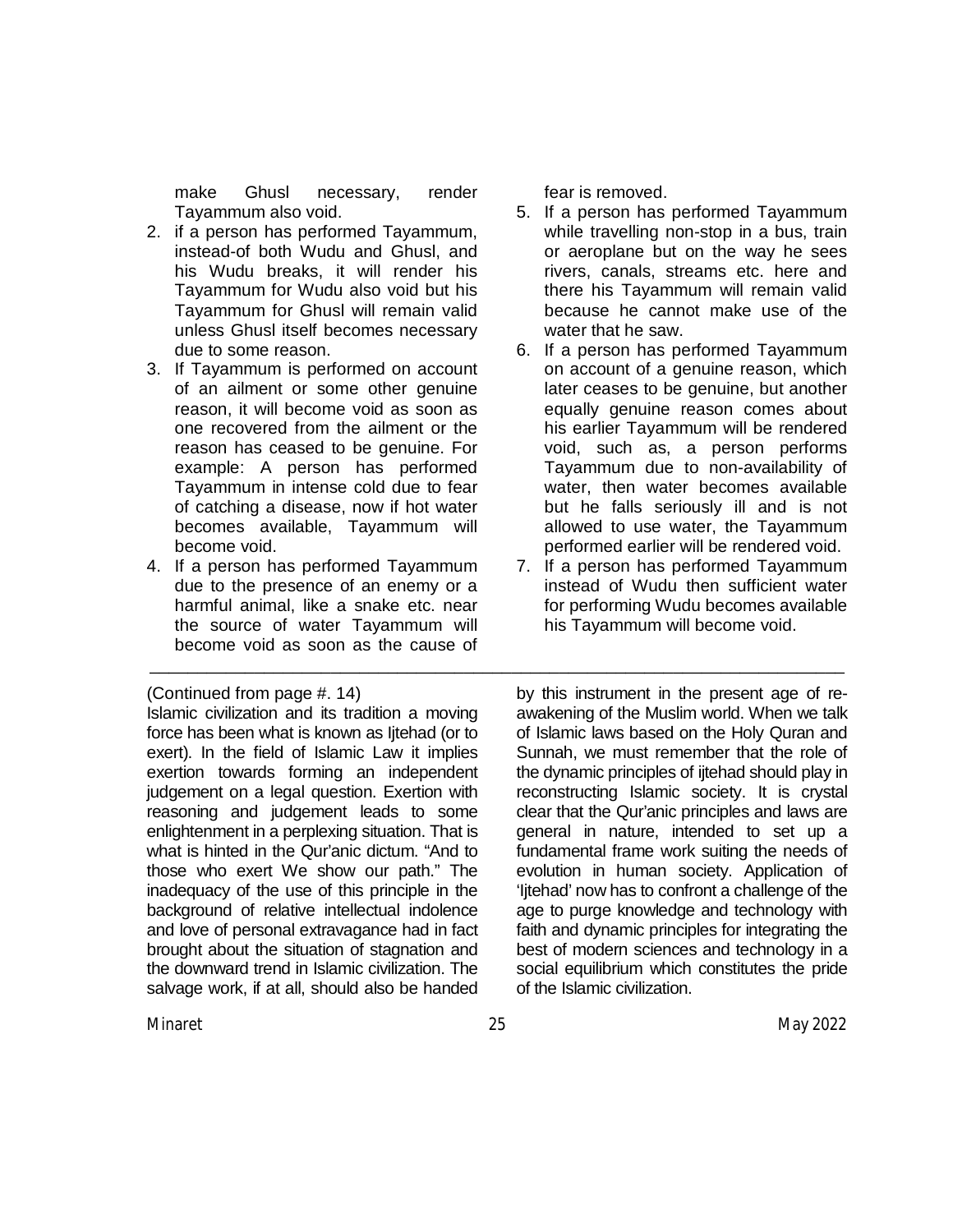# Relationship of Muslims with Rest of Humanity

Dr. M. Rafat

The basic relation between Muslim and the rest of humanity is therefore one of the dialogue and cooperation. The basis of this dialogue and cooperation is the eternal human values, which are implicitly recognized and shared by ail human beings. This inspiration for those noble activities is derived from faith in the Creator.

Muslims are a community which has been described by the Holy Qur'an as "Ummat-e-Wasat" and as "Khair-e-Ummah". The first term implies that the Muslim community should have impartial attitude towards the various groups of human beings. The Muslim community is expected to interact with these groups in a just impartial manner. The scope of the term includes the duty assigned to Muslims of being "witnesses unto mankind". Muslims are supported to comprehend and realize the truth (Haqq) and than convey that truth to the whole of humanity. They are also expected to mould their individual and collective behaviour in a way which reflects the truth. The second term "Khair-e-Ummah" implies that the Muslim community should be "the best" in its attitude, values and conduct. It should continuously strive to "enjoin the good" and "forbid the evil".

At other place in the Holy Qur'an, the Muslims have been asked to invite people in general towards Allah, their Creator. This action is known as "Dawah" in Islamic terminology. This "Dawah" is a basic characteristic of the Islamic personality. The conviction and the faith in Islam which motivates a person to follow the Islamic teachings, also motivates him, simultaneously to invites the whole of

humanity towards Islam. A "faith" which enable a person to follow Islam and yet does not prompt him to invite other towards it, is certainly a very "weak faith".

If we analyze the various aspects of the Muslim personality and the nature of Muslim community as briefly mentioned above, we realize that the interaction of Muslims with the rest of humanity has a number of dimensions. They may be mentioned as:

Dawah i.e. inviting human beings towards faith in Allah.

Enjoining the good and forbid the evil. ,(امر بالمعروف و نہی عن المنکر)

Guiding human beings towards the truth in all matters (Shahadat-e-Haqq), promoting justice among individuals and among groups (Adl).

In carrying out the above tasks, the Muslims will be inspired by their faith in Allah. They would work without expecting any "reward" from human beings. They would also face resolutely any criticism or opposition from any quarter. They are expected to perform these duties individually as well as collectively in a conscious, planned and organized manner.

The task of enjoining the good and forbidding the evil offers very wide scope of

Minaret 26 May 2022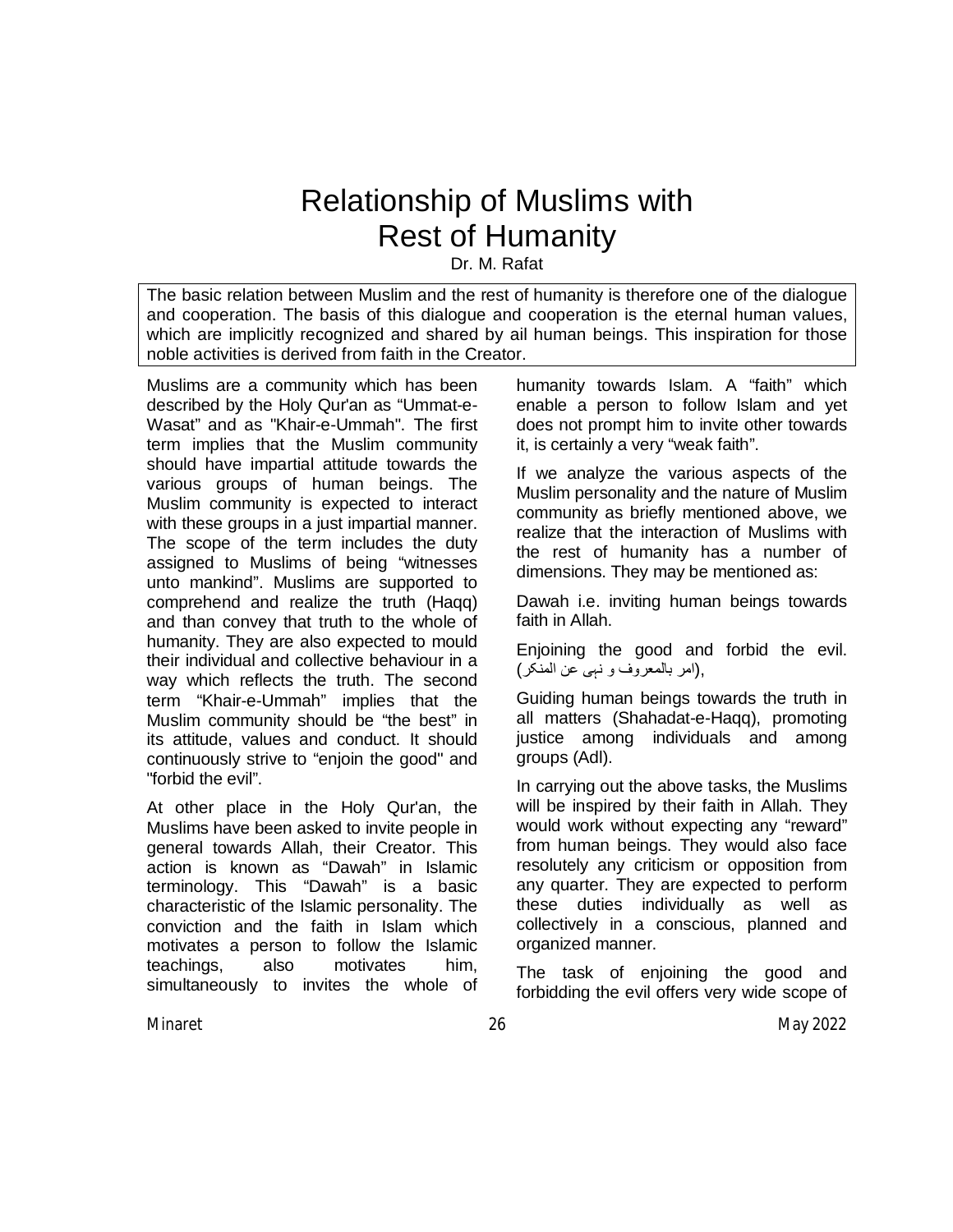cooperation between Muslims and Non-Muslims. In all aspects of human fife, one may identity the "good" and the "evil". In matters of belief, unflinching faith in the Creator constitutes the "good" or the "norm". Unjust association of partners with God is "evil" or a violation of the norm. Similarly in social dealings, honesty, integrity and fair play are the norm. On the other hand, dishonesty and corruption are Munkar (or violation of the norm). In the area of personal conduct, modesty and chastity are the norm while nudity and permissiveness violate the norm. To preserve the natural environment by adopting healthy lifestyle is the norm while destruction of the environment is evil. In all these diverse matters, Muslim should take the initiative and actively engage themselves in the task of establishing the good and of eliminating the evil. They should cooperate with other human beings and groups in these activities and also seek their cooperation.

In the task of Dawah also, the cooperation of all human beings should be sought. People, who have just been introduced to Islam or are at various levels of understanding it, should be encouraged to share their information about Islam with others. Thus Dawah should be an activity in which all human beings may participate and Muslims may benefit from their cooperation and participation.

The basic relationship between Muslims and the rest of humanity is therefore one of dialogue and cooperation. The basis of this dialogue and cooperation is the eternal human values, which are implicitly recognized and shared by all human beings. The inspiration for these noble activities is derived from faith in the Creator.

Another moral teaching underlined by Islam is compassion and kindness. If a person is hungry, thirsty or ill, he or she deserves help. The needy person should be provided with food, water and medical help. If a person is oppressed, he needs encouragement and help to fight and overcome the oppression. It is a Muslim's duty to help the oppressed. If the dignity of a human being is violated and he denied the proper respect which is his God– given right, it is a Muslim's duty to fight for his human dignity. In all such acts of kindness, a Muslim will not discriminate between Muslims and Non-Muslims. His compassion and kindness would be all pervasive and for everyone.

Besides these eternal and fundamental aspects of relationship between the Muslim and the rest of humanity, there is also a "transient" or "temporary" aspect. There may be some Non-Muslims, who violently oppose Islam, commit aggression against Muslims or oppress them. Muslim must not surrender before such tactics. They must defend themselves and must fight to defend their dignity and human rights. In this struggle, however, they would work within the boundaries set by Islam. Thus "conflict" is a possible temporarily relationship between some Muslims and some Non-Muslims. But this conflict should be confined to that group of Non-Muslims which due to its inhuman and atrocious conduct furthers such a conflicts. This clash is "temporary" because if that particular Non-Muslim group gives up its unjust attitude, the conflict will also cease. During the course of this conflict also, Muslim must abide by ethical norms and carry out their struggle within the moral and legal boundaries set by Islamic law.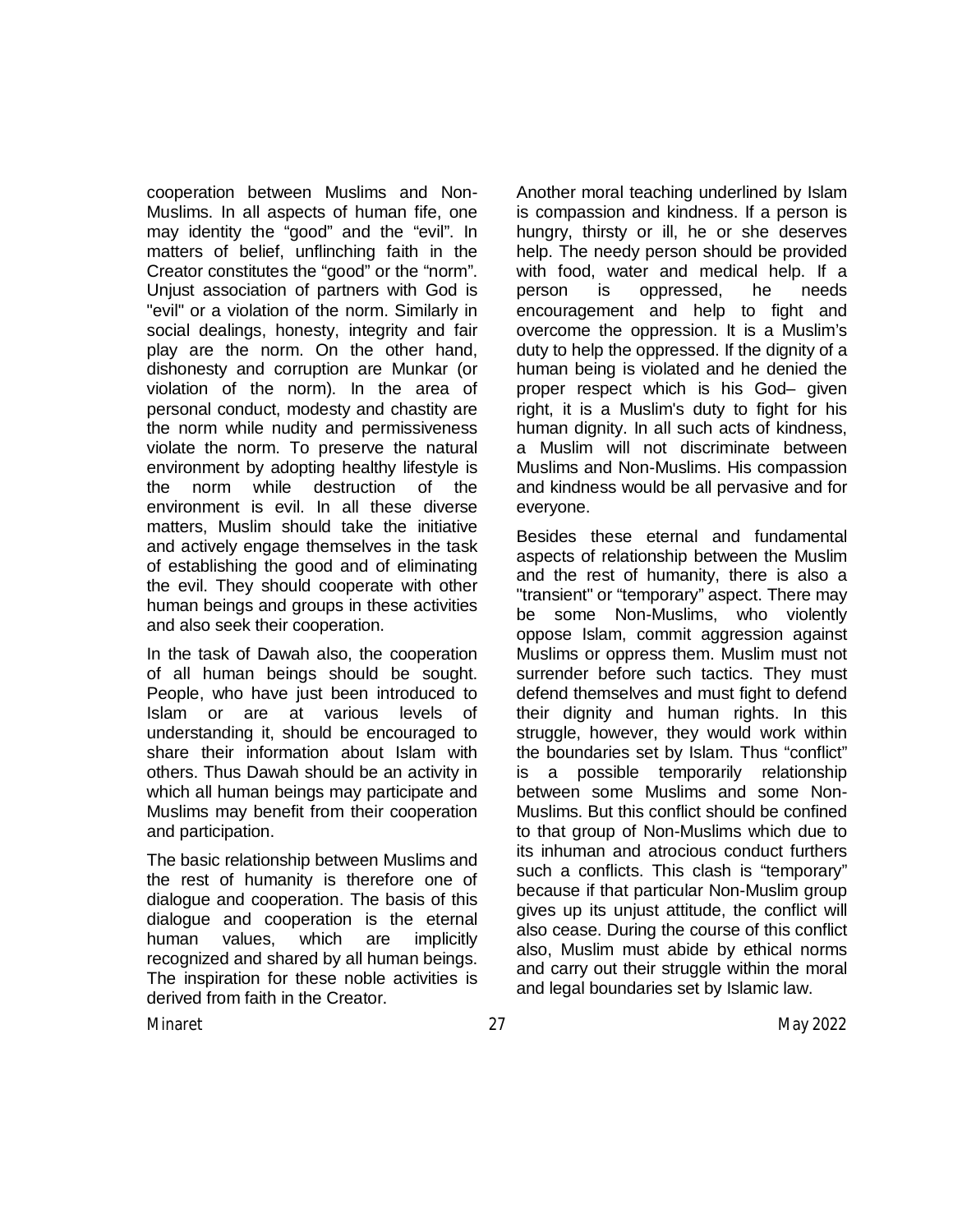قطع رحی نیک1ثال کے ضائع ہوجانے کاموجب: ے شک آدم کے بیٹوں کے اعمال ہر جعرات کی رات اللہ کے دربار میں پیش کیے جاتے ہیں تکر رشتہ کاننے والے کے اعمال کو ضائع کردیا جاتا ہے۔(مند احمہ) قطع رحي مبغوض ترين عمل: ایک صحابی نے اللہ کے رسول سَلِکَلِیْکُمْ سے یو چھا کے کون ساعمل اللہ کے نزد یک نا پسندیدہ ہے ، فرمایا :اللہ کے ساتھ شرک کرنا، پھر رشتہ داری کو توڑ نا ، اور کچر برائی کا تھم دینا اور ٹیکی سے روکنا۔( مند ابو یعلی) قطع رحمی پرونیا میں سزا ملنا:

بغادت اور قطع رحمی ایسے گناہ ہیں کی جن کی سزا اللہ تعالی آ خرت کے ساتھ ساتھ دنیا میں بھی دے دیتے ہیں۔(احمہ) قطع رحى ہے جنت كا حرام ہو جاتا: جو رشتہ داری کو توڑتا ہے اللہ عز و جل اس پر جنت کو حرام کردیتا  $(21)_{-6}$ الله رب العزيت ہميں دين کي فقہ عطافرمائے اور صحيح معاني ميں اس پر عمل کي توفيق عطافرمائے۔ آمین

صلہ رحمی ایمان کی علامت: فرمان نبوی مَنْ تَقِيَّةً} ہے "جو صحص اللہ پر ایمان رکھتا ہے اور روز آخرت پر ایمان رکھتا ہے اس کو چاہیے کہ اپنے رشتہ داروں کے ساتھ رشتہ جوزے"۔(بناری) صلہ رحمی جنت میں داخل کرنے والاعمل: ایک سحائی نے یو چھا کہ اے اللہ کے رسول سَنَافِیْکُمُ ایسا عمل بتلا میں جو جنت میں داخل کردے ،فرمایا "اللہ کی عمادت کرنا اور اس کے ساتھ کنی کو شر یک نه کرنا ، نماز قائم کرنا ، ز کوة ادا کرنا ، اور رشته داروں کے ساتھ رشتہ ملانا "۔(بخاری) صلہ رحمی پر اللہ تعالیٰ کی طرف سے ایک مد د گار مقرر ہو تا: ایک آدمی نبی اکرم سُلَکتَنگِلُم کی خدمت اقدس میں حاضر ہوا اور عرض کیا: " میرے رشتہ دار ایسے ہیں کہ میں ان سے تعلق قائم کرنے کی کو عشش کرتا ہوں تکر وہ مجھ سے قطع تعلقی کا روپہ اپناتے ہیں ، میں ان پر ٹیکی و احسان کرنے کی راہ اپناتا ہوں ، مگر وہ میرے ساتھ برا سلوک کرتے ہیں۔ میں حلم و بردباری سے کام لیتا ہوں گر وہ مجھ پر زیادتی کرتے ہیں۔ نبی اکرم سُلِکَیْکُم نے فرمایا : اگر تو ایسے ہی ہے جیسے تو بتا رہا ہے تو انھیں انگاروں پر لوٹا رہا ہے اور جب تک تم اپنی ای روش پر قائم رہو گے۔اللہ کی طرف سے تمہارے لئے ایک مدد گار مقرر رہے گا"۔(صحیح مسلم)۔



Minaret 28 May 2022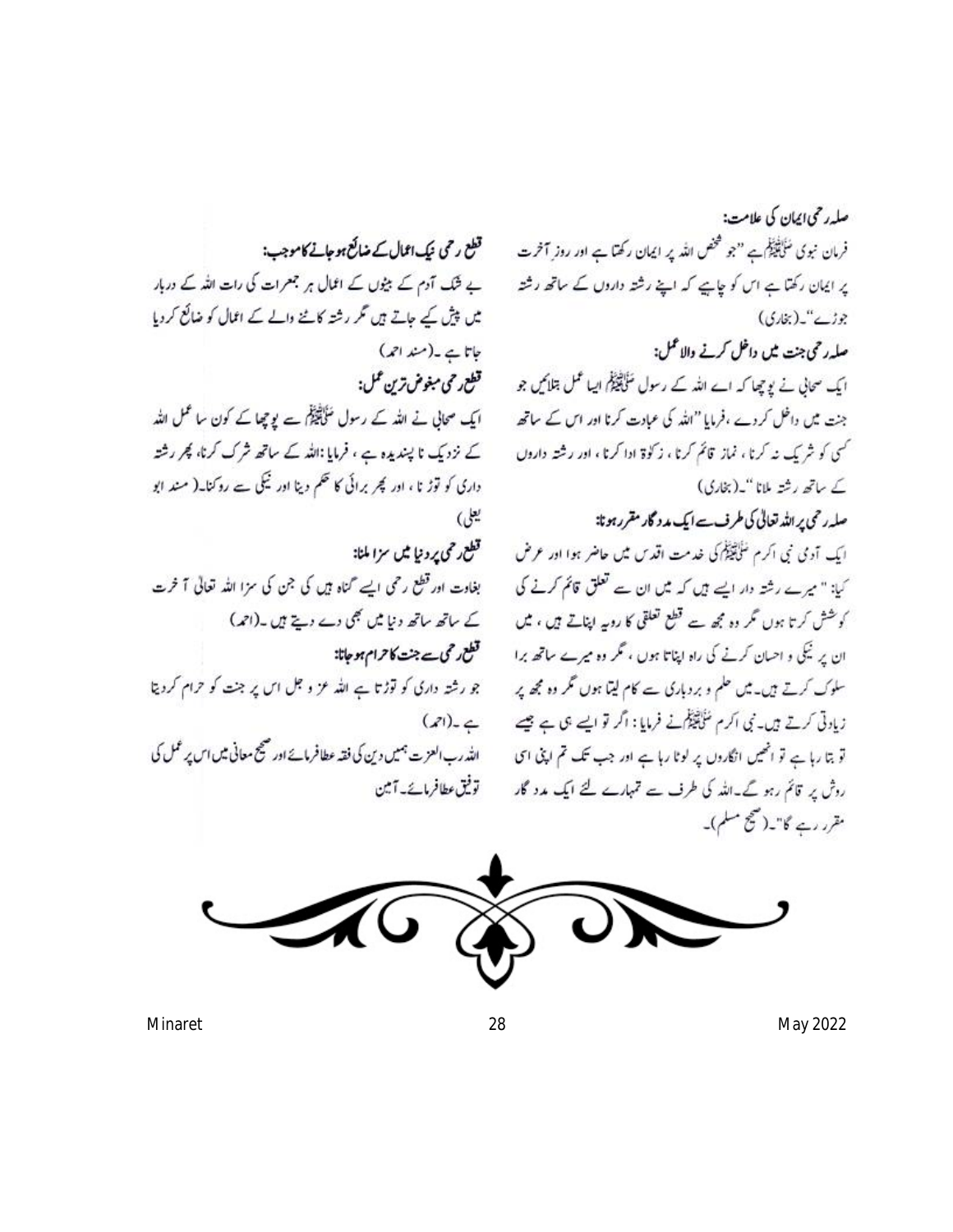وَٱلْمُهْجِرِينَ فِي سَبِيلِ ٱللَّهِ ۚ وَلْيَعْفُواْ وَلْيَصْفَحُوٓاْ ۚ ٱلَاتُحِبُّونَ 1. وَاتَّقُوا اللَّهَ الَّذِي تَسَاءَلُونَ بِهِ وَالْأَرْحَامَ إِنَّ اللَّهَ كَانَ عَلَيْكُمْ أَن يَغْفِرَ ٱللَّهُ لَكُمْ ۚ وَٱللَّهُ غَفُورٌ زَحِيمٌ ﴾ سورةالنور آية 22 قال ابو بكر الصديق: بلي والله إني لاحب ان يغفر الله بي فرجع إلى مسطح النفقة التي كان ينفق عليه , وقال: والله لا انزعهامنه ابدارصحيح البخاري: 4141)

جب اللہ رب العزت نے میر کی برات کے لیے (سورۃ النور میں) یہ آیتیں نازل فرمائیں تو ابو بکر صدیق طباقزا(جو منظح بن اثاثہ کے افراجات ' ان سے قرابت اور ان کی مخالی کی وجہ سے خود اٹھاتے تھ) نے کہا: اللہ کی ضم! مسطح نے جب عائشہ کے متعلق اس طرح کی بہتان تراشی میں حصہ لیا تو میں اس پر اب کبھی کچھ فرچ تھیں کروں گا۔اس پر اللہ تعالٰی نے پہ آیت نازل کی «ولا یاس اَولو الفضل منظم» یعنی (اور تم میں فضیلت والے اور (مالی) محفیاتش والے ہہ قسم 3. نه کهایم که ده رشتهٔ دارون اور مسکینون اور الله کی راه میں ججرت کرنے والوں کو (مال) نہ دیں گے اور انٹیں چاہیے کہ معاف کرویں اور ذر گزر کریں ، کیا تم اس بات کو پند خیس کرتے کہ اللہ تمہاری بخشش فرمادے اور اللہ بخشنے والا مہربان ہے)۔ (کیونکہ مسطح طبیعینی یا دوسرے مومنین کی اس میں شرکت محض غلط فنہی کی بنا پر تھی)۔ چنانچہ ابو بکر صدیق بٹی تفت کہا کہ اللہ کی قسم! میری تمنا ہے کہ اللہ تعالی تھے اس کہنے پر معاف کر دے اور مطح کو جو کچھ دیا کرتے تھے ' اسے م*یگر دینے* تھے اور کہا کہ اللہ کی قسم! اب اس وظیفہ کو میں مبھی بند نہیں کروں گا۔ صلەر حى قر آن مجيد كى روشنى ميں قر آن مجید میں متعدد مقامات پر صلہ رحمی کا حکم دیا گیاہے۔ ذیل میں چند آیات قر آنیہ بطوراستشحاد پیش کی جارجی ہیں۔ Minaret 29 May 2022

رَقِيبًا (النساء: 1)

نیز اس اللہ سے ڈرو جس کا داسطہ دے کرتم ایک دوسرے ہے اپنا حق ما گھتے ہوادر قریبی، شتوں کے معاملہ میں بھی اللہ ہے ڈرتے رہو۔

2. وَإِذَأَخَذْنَا مِيثَاقَ بَنِي إِسْرَائِيلَ لَا تَعْبُدُونَ إِلَّا اللَّهَ وَبِالْوَالِدَيْنِ إِحْسَانًا وَذِي الْقُرْبَى وَالْيَتَامَى وَالْمَسَاكِينِ وَقُولُوا لِلنَّاسِ حُسْنًا وَأَقِيمُوا الصَّلَاةَ وَآتُوا الزَّكَاةَ (البقرة: 83) اور جب ہم نے بنی اسر ائیل سے پختہ عہد لیاتھا کہ تم لوگ اللہ تعالی کے علاوہ

<sup>کس</sup>ی کی عبادت نہ کرو گے اور والدین ہے،رشتہ داروں، یتیموں اور مسکینوں سے اچھابر تاؤ کر د گے ،لو گوں سے تجلی یا تیں کہو گے ،نماز کو قائم کر د گے اور ز کوۃ دیتے ہوگے۔

وَالَّذِينَ يَصِلُونَ مَا أَمَرَ اللهُ بِهِ أَنْ يُوصَلَ وَيَخْشَوْنَ رَبَّهُمْ وَيَخَافُونَ سُوءَ الْحِسَابِ (الرعد: 21)

اور جن رشتوں کو اللہ نے جوڑے رکھنے کا حکم دیا ہے ، یہ لوگ انہیں جوڑے رکھتے ہیں اور اپنے پر درد گار ہے ڈرتے ہیں ، اور حساب کے برے انجام سے خوف کھاتے ہیں۔

صلہ رحمی اجادیث مبار کہ کی روشی میں احادیث نبویہ سُلَکَتْلُوْگُم کاایک بہت بڑاڈ خیر وصلہ رحمی کی تا کیداور قطع رحمی کی وعید میں وارد ہے جس سے ایک ضخیم کتاب مرتب کی جاسکتی ہے۔ یہا ں مرف چند احادیث پیش کی حاتی ہیں۔ صلہ رحمی رزق میں کشاد گی اور عمر میں برکت کاباعث: جو مخض یہ چاہتا ہے کہ اس کے رزق میں فرادانی اور اس کی عمر میں برکت عطا کردی جائے تو وہ اپنے رشتہ داردں کے ساتھ اچھا سلوک کرے ۔(بناری)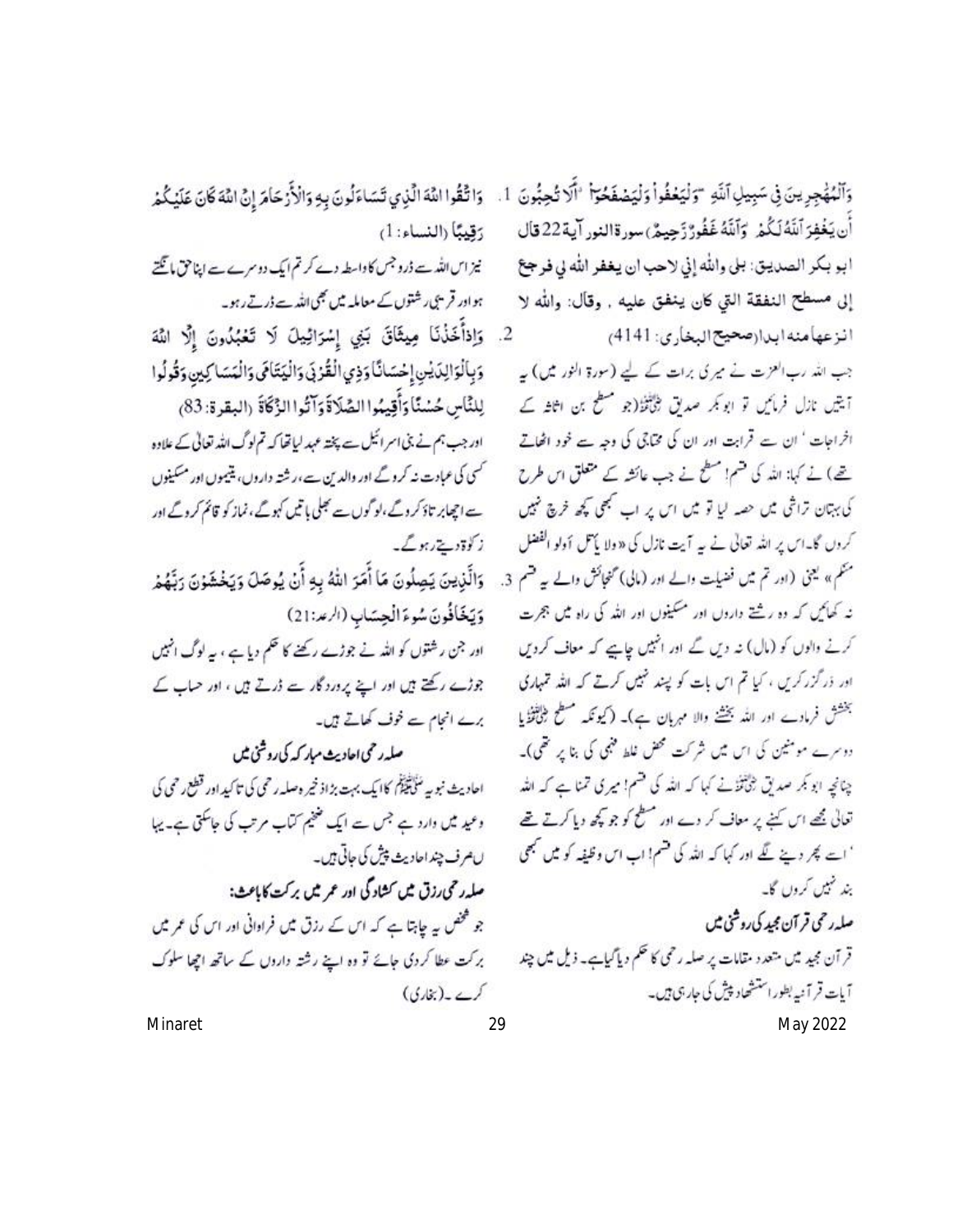بھی نہیں۔ حقیقت یہی ہے کہ دواس کے نتیجے میں اینی ذہنی، جسمانی،روحانی طاقتوں کو بھی ضائع کردیتا ہے۔وہ غیر ضروری بوجھ(غیر ضروری خیالات،پراگندہ افکار، رنجش،کد درت،نفرت) کی سمحھڑی اپنے سریراخائے گھومتا رہتاہے۔اس کی حفاظت کی خاطراپنے قیتی مال ومتاع صحت، ذہانت،راحت،سکون وغیر ہٹو داپنے ہاتھوںسے برباد کرلیٹاہے۔اور اس طرح ذہنوں میں زہر ملے جذبات(بفض،عناد،دشمنی)رکھنے کی دجہ سے وہ خود ہی اس زہر کاشکارہو جاتاہے۔ ۔اور اشرف الخلوقات ہونے کے بادجود عرش سے فرش پر آگر تاہ اور منی کے ذعیر میں تبدیل ہوجاتاہے۔بقول میر

> اس کدورت کوہم سمجھتے ہیں ڈھب ہیں یہ خاک میں ملانے کے

صلہ رحمی کی اہمت سمجھنے کے لئے ذیل میں ایک واقعہ پیش خدمت ہے جب واقعہ ایک میں سیدہ عائشہ بڑیٹیا کی براءت کا اظہار قر آن مجید میں کر دیا گیاتو اس وقت حضرت ابو کمر صد یق طبائینگ نے مسطح جن کی آپ کفالت کرتے تھے ان کی کفالت ہے ہاتھ اٹھانے کا حضور مُنَاَقِیْلُکُم سے سوال کیا تو آپ مُنَاقِیْکُمُ نے انہیں ایپا کرنے سے منع فرمایا۔ اخلاق کا کیا تک بلند ترین مرتبہ کہ ایک گھن نے انتہائی نامناسب الزام بغیر کسی تحقیق کے لگادیا اس کے بادجو دیجی حضور مَنَابِقَيْلَ نے (جن کی محبوب ترین زوجہ تھیں ) حضرت ابو بکر ڈیٹائٹڈ کو جن کی وہ لخت حکمر تھی اس کی کفالت سے دست کش نہ ہونے دیا۔ بخاری شریف کی ایک طویل حدیث سے اقتتاس ملاحظہ ہو۔

قال ابو بكر الصديق: وكان ينفق على مسطح بن اثاثة لقرابته منه وفقرة, والله لا انفق على مسطح شيئاً ابدابعد الذي قال لعائشة ما قال , فانزل الله: (وَلَا يَأْتَلِ أُوْلُواْ ٱلْفَضْلِ مِنكُمْ وَٱلسَّعَةِ أَن يُؤْتُوٓا أُوۡلِى ٱلْقُرْبَىٰ وَٱلۡمَسَٰكِينَ Minaret 30 May 2022

۔ادرایک دقت آتاہے کہ دور شتے جوماتھوں سے چیوٹ گئے تھے دو پُجر ہے باتھوں میں ہاتھ ڈالیں کھڑے ہوتے ہیں۔ باتھ چوٹیں بھی تورشتے نہیں چوڑا کرتے وقت کی شاخ سے لیے نہیں توڑا کرتے(گلزار) یہاں ایک نکتہ قابل غورے کہ انسانوں میں آپس میں اختلاف جنگز انزاع کا پیداہوناغیر معمولی عمل نہیں بلکہ بشر کی تقاضہ ہے۔اس لئے نزاع پیداہونا قابل مواخذہ نہیں، لیکن اگر اس کے نتیجے میں دلوں میں کینہ، رنجش، بغض، عناد، حسد، تکبر، سر کشی پید امو جائے تونا قابل معافی جرم ہے۔ نزاع و اختلاف کے بادجو د اگر انسان عدل واحسان کا دامن نہ حجوڑے بلکہ اس کے بعد تواس محنص سے مزید اچھے انداز سے پیش آئے تاکہ دلوں میں جنم لینے

والی کد درت و نفرت ختم ہو جائے۔ افسوس کامتام ہے ہمارے معاشرے میں صلہ رحمی کو ٹیکی اور قطع رحمی کو گناہ نہیں سمجھاجارہا۔ قطع رحمی بڑھتی جارہی ہے، اچھے دین دار لوگ بھی رشتہ داروں کے حقوق کا خیال کمپیں کرتے اور ان سے قطع تعلقی کرتے ژن۔حالا نکہ یہ ان کی د نیااورآخرت کو بر یاد کر دینے والا عمل ہے۔ قاطع رحم کبلی اینے بھائی کے لئے سجلائی، فیراور کامیابی کاطالب تمیں ہوسکتا

جودین اسلام کا حسن اور پہچان ہے۔ نیز اگر معاشرتی سطح پر دیکھا جائے تو معاشرے میں بگاڑ کا سب سے بڑاسب کینہ ،عدادت، کدورت، نفرت اورانتقام کے جذبات ہیں۔ان تمام منفی جذبات کا حامل فحض اپنی ذات کے ساتھ ساتھ اپنے معاشرہ کو بھی نقصان پہنچاتاہے۔ اگر عقلی بنیادوں پر پر کھا جائے تو دلوں میں بغض اور کدورت بہت ی اخلاقی برائیوں اور روحانی بیاریوں کو جنم دیتی ہے۔ اگر انسان کو علم ہوجائے کے انتظام کی آگ میں جلنے سے وہ اپنی صحت اور توانائیوں کو کتنا بر باد کر رہاہے تو وہ شاید مجھی انتقام کے بارے میں سوچ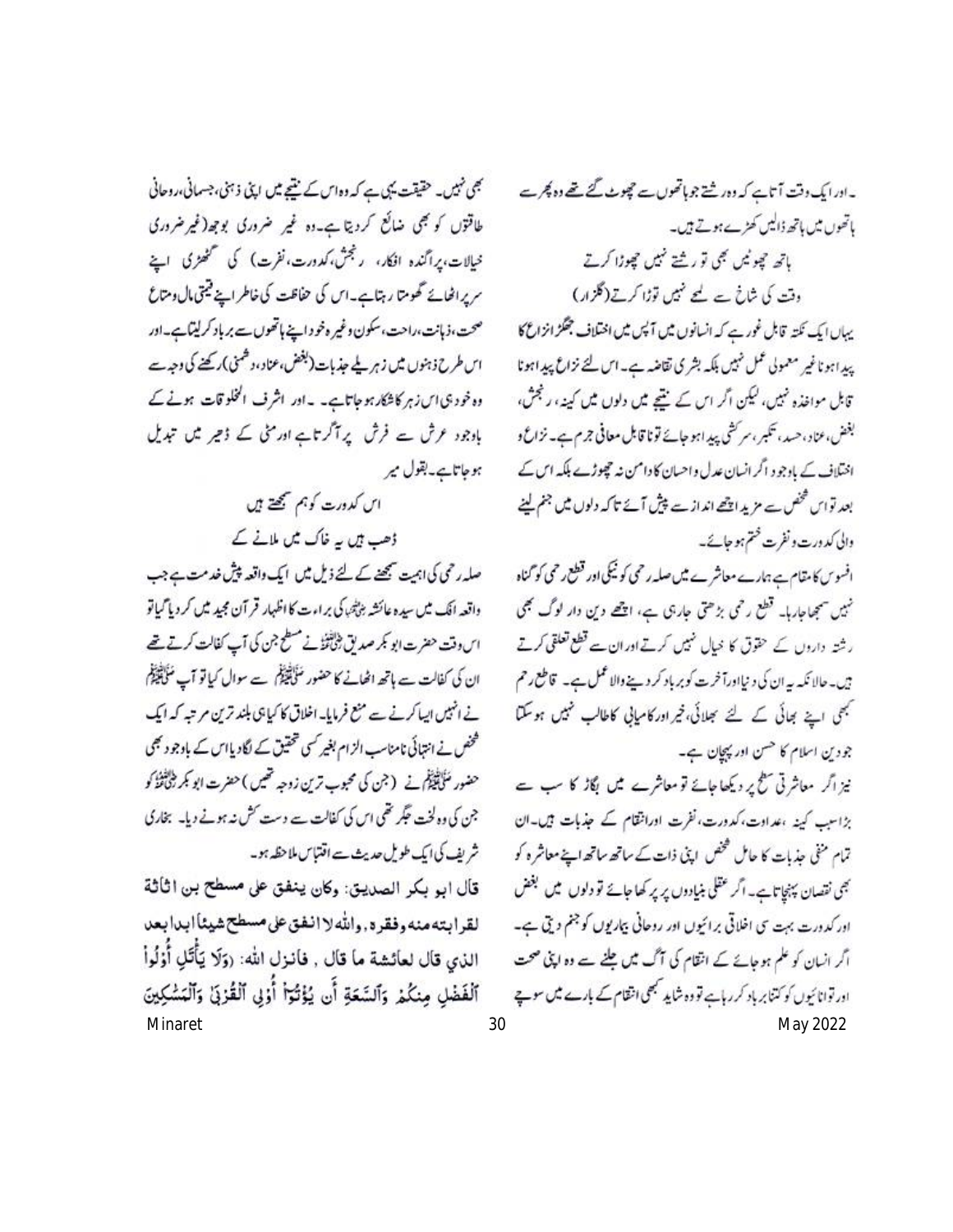میں تاخیر کی جائے (یعنی اس کی عمر دراز ہو) تو اس کو جاہے کہ وہ رشتہ داروں کے ساتھ حسن سلوک کرے۔اس حدیث مبار کہ کی روشنی میں اتنی بات یقینی ہے کہ وسعت رزق اور درازئ عمر کے جملہ اساب میں صلہ رحمی ایک یقینی سب ہے۔ مسلمان کیلئے صلہ رحمی واجب ہے خواداس سے کوئی تعلقات محتم ہی کیوں نہ کرنا چاہے،اس سے بھی صلہ رحمی کرتے رہنے کا حکم ہے۔ جدن مین قطعا<sup>ی</sup> (رواہ أحمہ) اے عقبہ جو تم سے تعلق توڑے اس سے تعلق جوڑو۔ای حدیث کے آخر میں آپ ٹنچھلج نے فرمایا:(یہ عمل کرنے ہے) تجھ ہے حیات آسان لیا جائے گا اور تھےا للہ تعالی اپنی رحمت سے جنت میں داخل فرما دے گا۔(سیحان اللہ) بلکہ حدیث مبار کہ میں صلہ رحمی کہاہی اس امر کو گیاہے کہ جو تم سے تعلق توڑے اس سے جوڑو۔ بصورت دیگر وہ صلہ رحمی نہیں بلکہ ادلے کا ہدلہ ہے۔ ليسَ الواصِلُ بِالمُكافِئِي. ولَكِنِ الواصِلُ الذي إذا قُطِعَتْ رَحِيُهُ وصَلَها(صحيح البخاري: 5991) حضرت عبد الله بن عمرو بٹی تفتہ ہے روایت ہے کہ نبی کریم مُنگی تیلِکُم نے ارشاد فر

مایا: وہ صحص صلہ رحمی کرنے والا شہیں ہے جو برابری کا معاملہ کرے یعنی دوسرے کے اچھے بر تاؤ کرنے پر اس سے اچھا بر تاؤ کرے بلکہ صلہ رحمی کرنے والا تووہ ہے جو دوسرے کے قطع رحمی کرنے پر بھی صلہ رحمی کرے۔ ناساعد صورت میں مسلمان کے لئے صلہ رحمی کا اجر اور زیادہ ہوجاتا ہے۔ اس لئے مسلمان کو چاہئے کہ اپنے لئے نیک اعمال ذخیرہ کرےاور صلہ رحمی کرتا رہے ، ویسے بھی پک طرفہ قطع تعلقی کرنے والے سے اخلاص، للّٰہیت اور محبت سے صلہ رحمی کرتے رہنے سے ولوں کی دوریاں ختم ہو ہی جاتی ہیں، مخالفین کے دلوں سے نفرت ختم ہو جاتی ہے

آخرت کے عذاب کے ساتھ جو اللہ تعالٰی نے اس کے لیے تیار کر ر کھا ہے د نیا میں نجی سزا جلد ملتی ہو۔ صلہ رحمی کا حکم نہ صرف دین اسلام میں ہے بلکہ سابقہ امتوں کا بھی اس امر پر عمل رہاہے۔پہ تمام انبیاء علیہم السلام کی سنت مبار کہ ہے۔اس کی ایک اعلیٰ مثال حضرت یوسف غایینگاکا اینے بھائیوں کو باوجود ایذ اوینے کے معاف کرناہے ۔اوراس کی بلند ترین سطح فتیحمہ پر حضور منتج پیکنج کا قریش مکہ کو تمام تر ایذار سانیوں کے باوجود عام معافی کااعلان ہے جس میں آپ مُلَاَ تَقِيْلُ نے فرمایا: میں وہی کہوں گا جومیرے بھائی یوسف علیّٰتِکانے اپنے بھائیوں سے کہاتھا:لکا تَثْرِيبَ عَلَيْكُمُ الْيَوْمَ يَغْفِرُ اللَّهُ لَكُمْ وَهُوَ أَرْحَمُ الرَّاحِمِينَ۔ قر آن کریم میں تو متعد د مقامات پر صلہ رحمی کا حکم دیا گیا ہے۔ نیز اگر قر آن مجید کے مین وسط یعنی در میان میں آنے والے لفظ پر غور کیا جائے تو وہ لفظ (ویستلطف)ہے جس کے معنی نرمی سے پیش آنا۔ یہ لفظ سورہ کہف کی انیسویں آیت کاے۔ قرآن میں یہ لفظ تھوڑا بڑا لکھاہواہے۔ یہاں قرآن مجید کا مین در میان یاد سط ہے۔ قر آن کے بالکل وسط میں آنے والا میہ لفظ ایک مسلمان کی تھمل زندگی کے لئے رہنماہے کہ اے قر آن کے ماننے والے اپنی زندگی میں نجی نرمی و لطف کو اپناشعار بناتے ہوئے اپنی زندگی کو آسان اورخوشنما بنااوراپنی دنیاوآخرت کو سنوار کیونکہ اس نرمی کے نتیجے میں جعلہ پرحمی پیدا ہوتی ہے جس کا بہترین بدلہ دنیا میں ہی ملنا شروع ہوجاتا ہے، اور جو آخرت میں ثواب لے گا وہ اسکے علاوہ ہے، چناخیہ حضرت انس بڑاتخذُ فرماتے ہیں کہ رسول اکرم شنگیکا نے فرمایا: من أحب أن يبسط له في رزقه وينسأ له في أثر فليصل رحمه\_ (صحيح البخاري: 5986) حضرت انس بن مالك بخلافتك روايت ہے كہ رسول الله مُنَافِقَةً كُمْ فَ فرمایا: جو فخص جا بتاہے کہ اس کے رزق میں وسعت وفراخی اور اس کی اجل Minaret 31 May 2022